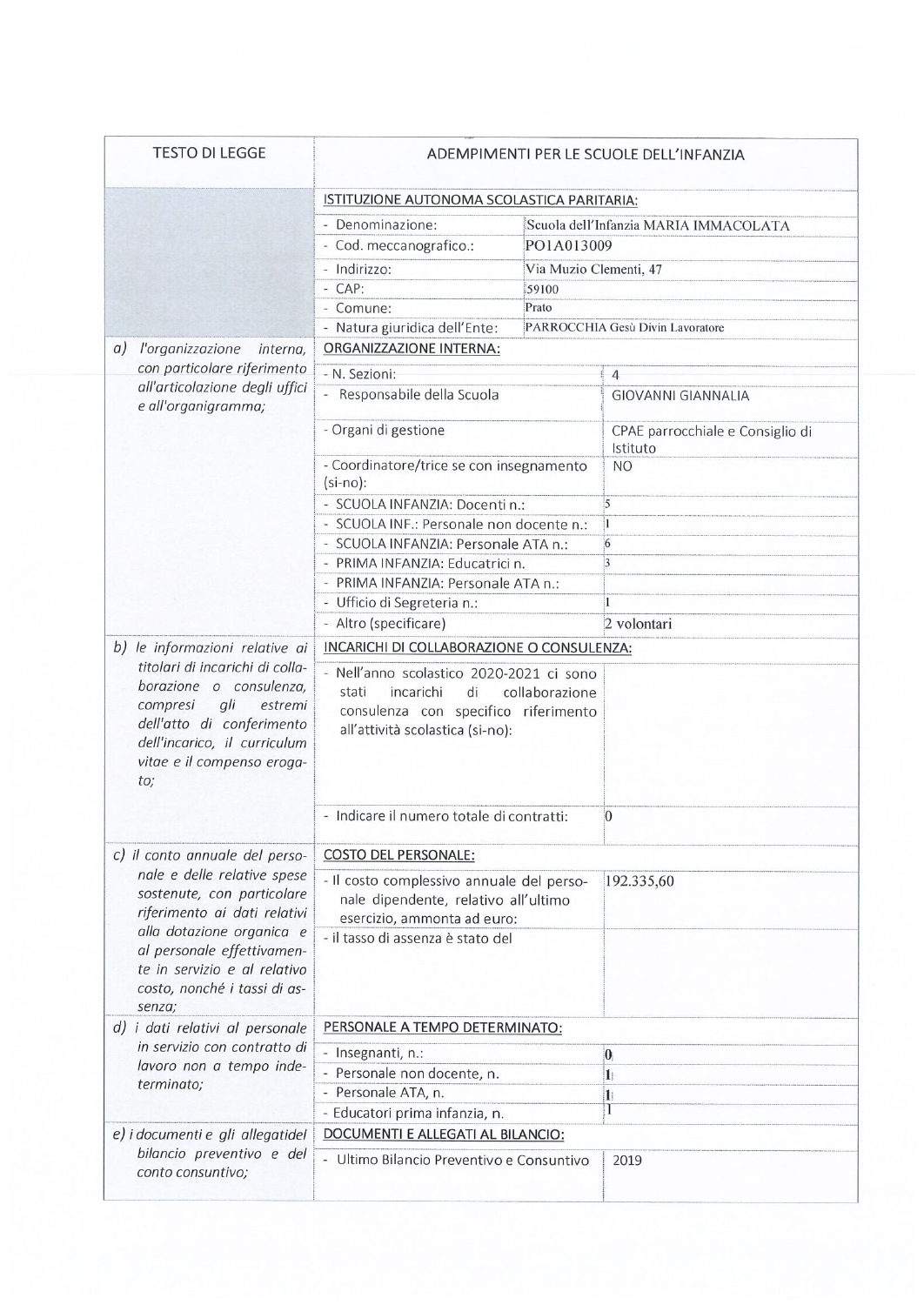|                                                          | le informazioni relative ai PROPRIETA' BENI IMMOBILIARI: |  |
|----------------------------------------------------------|----------------------------------------------------------|--|
| beni immobili e agli atti di<br>gestione del patrimonio. | - L'Ente è proprietario<br>dell'immobile (si-no):        |  |
|                                                          |                                                          |  |

Allegati:

- $\overline{\phantom{a}}$
- Organigramma della Scuola<br>Elenco Collaboratori con estremi dell'atto di nomina, compensi e C.V.  $\omega$
- **Bilancio Preventivo**  $\omega$
- **Bilancio Consuntivo**  $\overline{\phantom{a}}$

Data Prato, 23/08/2021

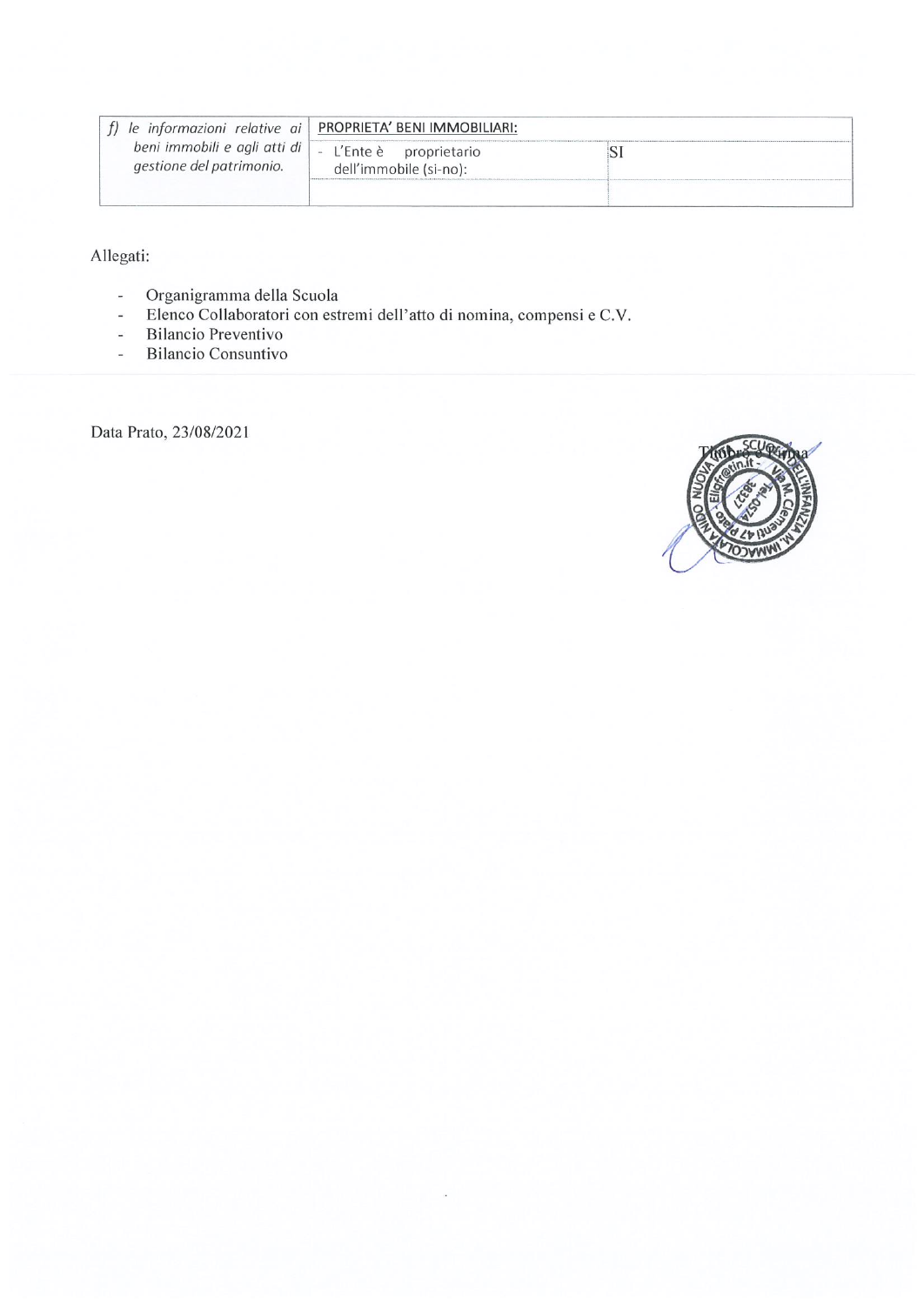| Ditta                  | PARROCCHIA GESU' DIVIN LAVORATORE     |            |             | Codice attivita' | 851000 - SCUOLA E NIDO DELL'IN |              |
|------------------------|---------------------------------------|------------|-------------|------------------|--------------------------------|--------------|
| 304                    | VIA MUZIO CLEMENTI 47                 |            |             | Codice fiscale   | 92005260481                    |              |
|                        | 59100 PRATO                           | PO         |             | Partita IVA      | 00338260979                    |              |
|                        |                                       |            |             |                  |                                |              |
|                        | SITUAZIONE PATRIMONIALE AL 31/12/2019 |            |             |                  | Pagina                         | $\mathbf{1}$ |
|                        |                                       |            |             |                  |                                |              |
| <b>CONTO</b>           | <b>DESCRIZIONE CONTO</b>              | SALDO DARE | SALDO AVERE |                  |                                |              |
|                        |                                       |            |             |                  |                                |              |
| $**$                   | ATTIVITA                              |            |             |                  |                                |              |
| 03/35/005              | LAVORI STRAOR. SU BENI DI TERZI       |            |             |                  |                                |              |
|                        |                                       | 1.982,50   |             |                  |                                |              |
| 03/35/***              | ALTRE IMMOB.ZIONI IMMATERIALI         | 1.982,50   |             |                  |                                |              |
| $03/**/***$            | <b>IMMOBILIZZAZIONI IMMATERIALI</b>   | 1.982,50   |             |                  |                                |              |
|                        |                                       |            |             |                  |                                |              |
| 06/10/010              | <b>IMPIANTI SPECIFICI</b>             | 10.675,00  |             |                  |                                |              |
| 06/10/***              | <b>IMPIANTI E MACCHINARIO</b>         | 10.675,00  |             |                  |                                |              |
| 06/15/005              | ATTREZZAT. IND.LI E COMM.LI           | 56.096,48  |             |                  |                                |              |
| 06/15/***              | ATTREZZATURE IND.LI E COMM.LI         | 56.096,48  |             |                  |                                |              |
| 06/20/005              | MOBILI E MACCHINE ORD. D'UFFICIO      | 42.189,43  |             |                  |                                |              |
| 06/20/010              | MACCHINE ELETTROMEC. D'UFFICIO        | 2.852,80   |             |                  |                                |              |
| 06/20/***              | MOBILI E MACC.D'UFF.(ALTRI BENI)      | 45.042,23  |             |                  |                                |              |
| 06/30/040              | ARREDAMENTO                           | 7.772,61   |             |                  |                                |              |
| 06/30/***              | <b>ALTRI BENI</b>                     | 7.772,61   |             |                  |                                |              |
| $06$ /**/***           | <b>IMMOBILIZZAZIONI MATERIALI</b>     | 119.586,32 |             |                  |                                |              |
|                        |                                       |            |             |                  |                                |              |
| 09/10/030              | DEPOSITI CAUZIONALI SU CONTRATTI      | 24,53      |             |                  |                                |              |
| 09/10/***              | <b>CREDITI IMMOBILIZZATI</b>          | 24,53      |             |                  |                                |              |
| $09$ /**/***           | IMMOBILIZZAZIONI FINANZIARIE          | 24,53      |             |                  |                                |              |
|                        |                                       |            |             |                  |                                |              |
| 14/00/***              | <b>CREDITI V/CLIENTI</b>              | 3.505,00   |             |                  |                                |              |
|                        |                                       |            |             |                  |                                |              |
| 15/05/045              | FATTURE DA EMETTERE                   | 4.081,00   |             |                  |                                |              |
| 15/05/***              | <b>ALTRI CREDITI V/CLIENTI</b>        | 4.081,00   |             |                  |                                |              |
| $15/**/***$            | ALTRI CREDITI V/CLIENTI               | 4.081,00   |             |                  |                                |              |
|                        |                                       |            |             |                  |                                |              |
| 18/20/080              | ERARIO C/COMPENSAZIONI                | 2.989,41   |             |                  |                                |              |
| 18/20/***              | <b>CREDITI TRIBUTARI</b>              | 2.989,41   |             |                  |                                |              |
| 18/45/502              | CARTA PREPAGATA                       | 208,00     |             |                  |                                |              |
| $18/45$ /***           | <b>CREDITI VARI</b>                   | 208,00     |             |                  |                                |              |
| $18$ /**/***           | <b>ALTRI CREDITI</b>                  | 3.197,41   |             |                  |                                |              |
|                        |                                       |            |             |                  |                                |              |
| 24/05/510              | BANCA INTESA SAN PAOLO SPA C/C        | 126.740,20 |             |                  |                                |              |
| 24/05/***              | DEPOSITI BANCARI E POSTALI            | 126.740,20 |             |                  |                                |              |
| 24/15/005              | <b>DENARO IN CASSA</b>                | 6.161,47   |             |                  |                                |              |
| 24/15/***              | DENARO E VALORI IN CASSA              | 6.161,47   |             |                  |                                |              |
| $24$ /**/***           | DISPONIBILITA' LIQUIDE                | 132.901,67 |             |                  |                                |              |
|                        |                                       |            |             |                  |                                |              |
| 26/05/005              | RATEI ATTIVI                          | 2.122,76   |             |                  |                                |              |
| 26/05/***              | RATEI ATTIVI                          | 2.122,76   |             |                  |                                |              |
| 26/10/005              | RISCONTI ATTIVI                       | 3.770,12   |             |                  |                                |              |
| 26/10/***              | <b>RISCONTI ATTIVI</b>                | 3.770,12   |             |                  |                                |              |
| $26$ /**/***           |                                       |            |             |                  |                                |              |
|                        | RATEI E RISCONTI ATTIVI               | 5.892,88   |             |                  |                                |              |
|                        |                                       |            |             |                  |                                |              |
| 40/00/***              | <b>DEBITI V/FORNITORI</b>             | 2.638,15   |             |                  |                                |              |
|                        |                                       |            |             |                  |                                |              |
| 48/05/015              | ERARIO C/IMPOSTA SOST. RIV. TFR       | 37,38      |             |                  |                                |              |
| 48/05/100<br>48/05/*** | <b>REGIONI C/IRAP</b>                 | 997,90     |             |                  |                                |              |
|                        | <b>DEBITI TRIBUTARI</b>               | 1.035,28   |             |                  |                                |              |
| $48$ /**/***           | <b>DEBITI TRIBUTARI</b>               | 1.035,28   |             |                  |                                |              |
|                        |                                       |            |             |                  |                                |              |
| ***                    | <b>TOTALE ATTIVITA</b>                |            |             |                  |                                |              |
|                        |                                       | 274.844,74 |             |                  |                                |              |
|                        |                                       |            |             |                  |                                |              |
|                        |                                       |            |             |                  |                                |              |
| $**$                   | PASSIVITA                             |            |             |                  |                                |              |
|                        |                                       |            |             |                  |                                |              |
| 04/35/015              | F/AMM ALT. COS. AD UT. PLU. AMM       |            | 793,00      |                  |                                |              |
| 04/35/***              | F/AMM ALTRE IMMOB. IMMATERIALI        |            | 793,00      |                  |                                |              |
| $04/**/***$            | F/AMM IMMOBILIZZAZIONI IMMAT.         |            | 793,00      |                  |                                |              |
|                        |                                       |            |             |                  |                                |              |
| 07/10/010              | <b>F/AMM IMPIANTI SPECIFICI</b>       |            | 894,41      |                  |                                |              |
| $07/10$ /***           | F/AMM IMPIANTI E MACCHINARIO          |            | 894,41      |                  |                                |              |
| 07/15/005              | F/AMM ATTREZ. IND.LI E COMM.LI        |            | 25.853,81   |                  |                                |              |
| $07/15$ /***           | F/AMM ATTREZ. IND.LI E COMM.LI        |            | 25.853,81   |                  |                                |              |
| 07/20/005              | F/AMM MOBILI E MACCH. ORD. D'UFF      |            | 37.914,01   |                  |                                |              |
| 07/20/010              | F/AMM MACCH. ELETTROM. D'UFF.         |            | 2.122,48    |                  |                                |              |
| 07/20/***              | F/AMM. MOBILI E MACCH. D'UFFICIO      |            | 40.036,49   |                  |                                |              |
| 07/30/040              | F/AMM. ARREDAMENTO                    |            | 582,95      |                  |                                |              |
|                        |                                       |            |             |                  |                                |              |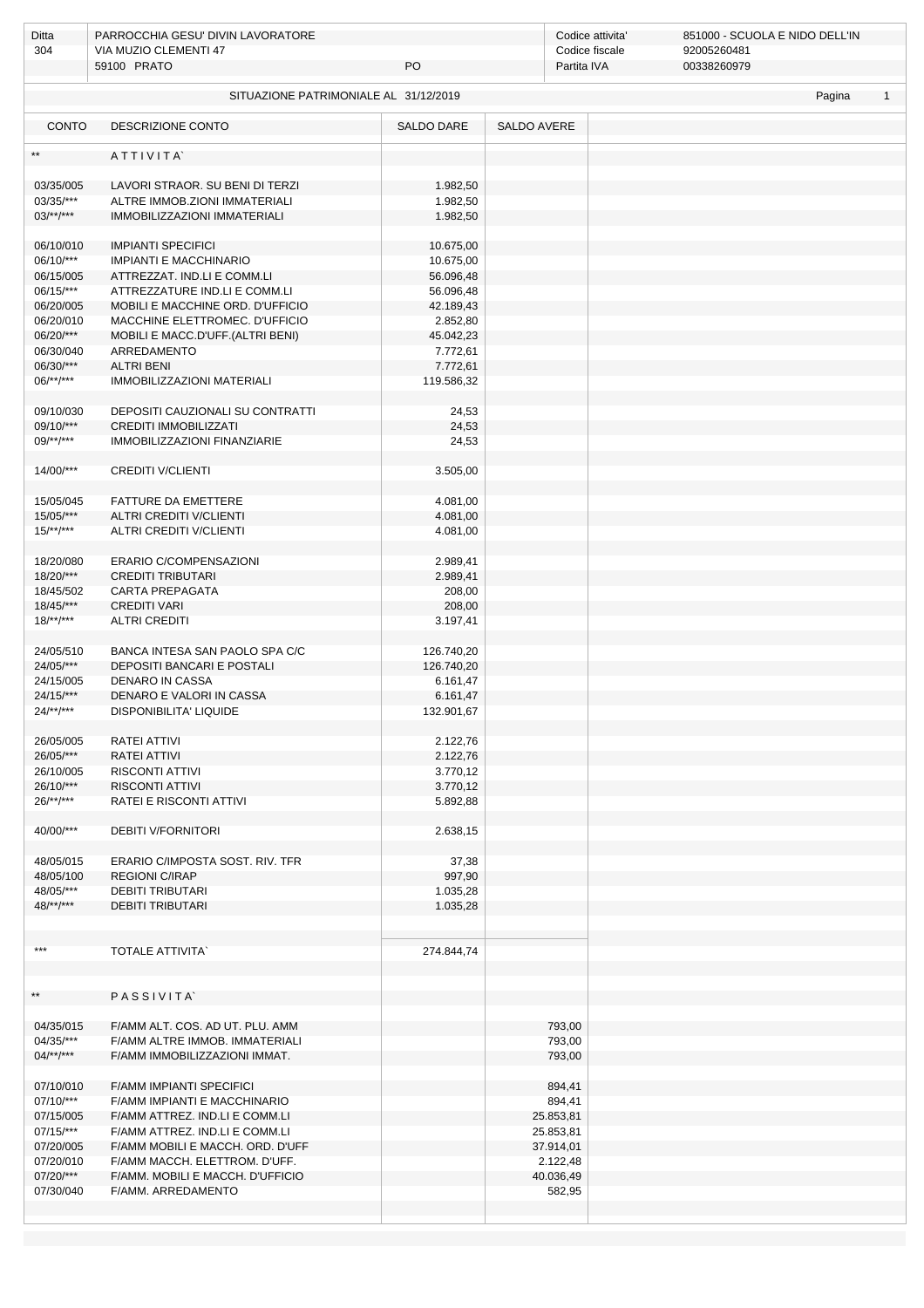| Ditta<br>304           | PARROCCHIA GESU' DIVIN LAVORATORE<br>VIA MUZIO CLEMENTI 47<br>59100 PRATO<br>PO |            |                    | Codice attivita'<br>Codice fiscale<br>Partita IVA | 851000 - SCUOLA E NIDO DELL'IN<br>92005260481<br>00338260979 |        |                |
|------------------------|---------------------------------------------------------------------------------|------------|--------------------|---------------------------------------------------|--------------------------------------------------------------|--------|----------------|
|                        |                                                                                 |            |                    |                                                   |                                                              |        |                |
|                        | SITUAZIONE PATRIMONIALE AL 31/12/2019                                           |            |                    |                                                   |                                                              | Pagina | $\overline{2}$ |
| <b>CONTO</b>           | DESCRIZIONE CONTO                                                               | SALDO DARE | <b>SALDO AVERE</b> |                                                   |                                                              |        |                |
| $**$                   | PASSIVITA                                                                       |            |                    |                                                   |                                                              |        |                |
| 07/30/***              | F/AMM. ALTRI BENI                                                               |            |                    | 582,95                                            |                                                              |        |                |
| $07$ /**/***           | F/AMM IMMOB. MATERIALI                                                          |            |                    | 67.367,66                                         |                                                              |        |                |
| 16/10/010              | F/DO RISCHI SU CREDITI V.CLIENTI                                                |            |                    | 154,65                                            |                                                              |        |                |
| $16/10$ /***           | F.DI RISCHI SU CREDITI V. CLIENT                                                |            |                    | 154,65                                            |                                                              |        |                |
| $16$ /**/***           | F.DI RISCHI SU CREDITI V. CLIENT                                                |            |                    | 154,65                                            |                                                              |        |                |
| 18/45/510              | CREDITO DI ACCESSO COMUNE DI PRA                                                |            |                    | 4.081,00                                          |                                                              |        |                |
| $18/45$ /***           | <b>CREDITI VARI</b>                                                             |            |                    | 4.081,00                                          |                                                              |        |                |
| $18$ /**/***           | <b>ALTRI CREDITI</b>                                                            |            |                    | 4.081,00                                          |                                                              |        |                |
| 28/40/005              | UTILI PORTATI A NUOVO                                                           |            |                    | 31.952,72                                         |                                                              |        |                |
| 28/40/***              | UTILI (PERDITE) PORTATI A NUOVO                                                 |            |                    | 31.952,72                                         |                                                              |        |                |
| $28$ /**/***           | PATRIMONIO NETTO                                                                |            |                    | 31.952,72                                         |                                                              |        |                |
|                        |                                                                                 |            |                    |                                                   |                                                              |        |                |
| 31/05/501              | F.DO T.F.R. ASILO NIDO<br>F.DO T.F.R. MATERNA                                   |            |                    | 4.400,02                                          |                                                              |        |                |
| 31/05/502<br>31/05/503 | F.DO T.F.R. AUSIL/CUCINA                                                        |            |                    | 19.620,36<br>51.106,40                            |                                                              |        |                |
| $31/05$ /***           | TFR LAVORO SUBORDINATO                                                          |            |                    | 75.126,78                                         |                                                              |        |                |
| $31$ /**/***           | TFR LAVORO SUBORDINATO                                                          |            |                    | 75.126,78                                         |                                                              |        |                |
|                        |                                                                                 |            |                    |                                                   |                                                              |        |                |
| 41/05/005              | FATTURE DA RICEVERE                                                             |            |                    | 13.646,49                                         |                                                              |        |                |
| 41/05/***              | ALTRI DEBITI V/FORNITORI                                                        |            |                    | 13.646,49                                         |                                                              |        |                |
| $41$ /**/***           | ALTRI DEBITI V/FORNITORI                                                        |            |                    | 13.646,49                                         |                                                              |        |                |
| 48/05/010              | <b>ERARIO C/IRES</b>                                                            |            |                    | 2.552,00                                          |                                                              |        |                |
| 48/05/040              | <b>ERARIO C/IVA</b>                                                             |            |                    | 2.265,15                                          |                                                              |        |                |
| 48/05/080              | ERARIO C/RIT. LAVORO DIPENDENTE                                                 |            |                    | 3.084,59                                          |                                                              |        |                |
| 48/05/085              | ERARIO C/RIT. LAVORO AUTONOMO                                                   |            |                    | 1.040,00                                          |                                                              |        |                |
| 48/05/501              | ERARIO C/ADD.REG. DIPENDENTI                                                    |            |                    | 43,32                                             |                                                              |        |                |
| 48/05/***              | <b>DEBITI TRIBUTARI</b>                                                         |            |                    | 8.985,06                                          |                                                              |        |                |
| $48$ /**/***           | <b>DEBITI TRIBUTARI</b>                                                         |            |                    | 8.985,06                                          |                                                              |        |                |
| 50/05/005              | INPS C/CONTRIBUTI SOC. LAV. DIP.                                                |            |                    | 10.905,13                                         |                                                              |        |                |
| 50/05/020              | <b>INAIL C/CONTRIBUTI</b>                                                       |            |                    | 134,29                                            |                                                              |        |                |
| 50/05/***              | DEBITI V/IST.PREV.E SICUR.SOC.                                                  |            |                    | 11.039,42                                         |                                                              |        |                |
| $50$ /**/***           | DEBITI V/IST.PREV.E SICUR.SOC.                                                  |            |                    | 11.039,42                                         |                                                              |        |                |
| 52/05/055              | DIPENDENTI C/RETRIBUZIONI                                                       |            |                    | 19.015,65                                         |                                                              |        |                |
| 52/05/***              | <b>ALTRI DEBITI</b>                                                             |            |                    | 19.015,65                                         |                                                              |        |                |
| $52$ /**/***           | <b>ALTRI DEBITI</b>                                                             |            |                    | 19.015,65                                         |                                                              |        |                |
|                        | <b>RATEI PASSIVI</b>                                                            |            |                    |                                                   |                                                              |        |                |
| 54/05/005<br>54/05/*** | <b>RATEI PASSIVI</b>                                                            |            |                    | 15.330,29<br>15.330,29                            |                                                              |        |                |
| 54/10/005              | <b>RISCONTI PASSIVI</b>                                                         |            |                    | 11.640,00                                         |                                                              |        |                |
| 54/10/***              | <b>RISCONTI PASSIVI</b>                                                         |            |                    | 11.640,00                                         |                                                              |        |                |
| $54$ /**/***           | RATEI E RISCONTI PASSIVI                                                        |            |                    | 26.970,29                                         |                                                              |        |                |
|                        |                                                                                 |            |                    |                                                   |                                                              |        |                |
| ***                    | <b>TOTALE PASSIVITA</b>                                                         |            | 259.132,72         |                                                   |                                                              |        |                |
|                        |                                                                                 |            |                    |                                                   |                                                              |        |                |
| ****                   | UTILE DI ESERCIZIO                                                              |            |                    | 15.712,02                                         |                                                              |        |                |
| *****                  | TOTALE A PAREGGIO                                                               | 274.844,74 | 274.844,74         |                                                   |                                                              |        |                |
|                        |                                                                                 |            |                    |                                                   |                                                              |        |                |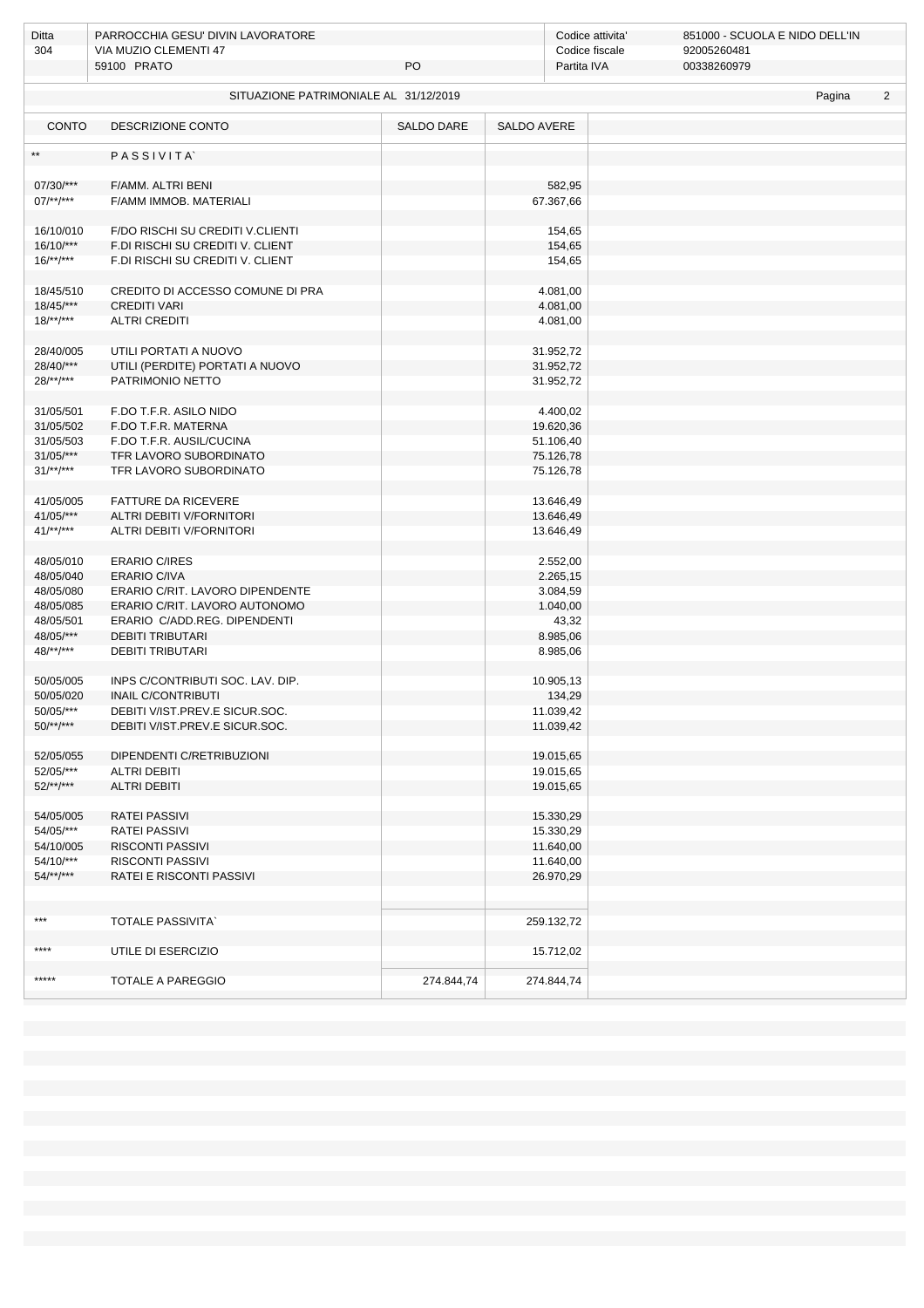| Ditta                  | PARROCCHIA GESU' DIVIN LAVORATORE                                   |                        |                    | Codice attivita'              |                            | 851000 - SCUOLA E NIDO DELL'IN |             |
|------------------------|---------------------------------------------------------------------|------------------------|--------------------|-------------------------------|----------------------------|--------------------------------|-------------|
| 304                    | VIA MUZIO CLEMENTI 47<br>59100 PRATO                                | PO                     |                    | Codice fiscale<br>Partita IVA | 92005260481<br>00338260979 |                                |             |
|                        |                                                                     |                        |                    |                               |                            |                                |             |
|                        | SITUAZIONE ECONOMICA AL 31/12/2019                                  |                        |                    |                               |                            |                                | 3<br>Pagina |
|                        |                                                                     |                        |                    |                               |                            |                                |             |
| <b>CONTO</b>           | <b>DESCRIZIONE CONTO</b>                                            | <b>SALDO DARE</b>      | <b>SALDO AVERE</b> | % DARE                        | % AVERE                    | % DARE                         | % AVERE     |
|                        | COSTI, SPESE E PERDITE                                              |                        |                    |                               |                            |                                |             |
|                        |                                                                     |                        |                    |                               |                            |                                |             |
| 66/20/005              | MATERIE DI CONSUMO C/ACQUISTI                                       | 18.466,65              |                    | 3,7415                        |                            | 3,6261                         |             |
| 66/20/***              | MATERIE DI CONSUMO                                                  | 18.466,65              |                    | 3,7415                        |                            | 3,6261                         |             |
| 66/25/501              | <b>ACQUISTO ALIMENTI</b>                                            | 13.717,93              |                    | 2,7794                        |                            | 2,6936                         |             |
| 66/25/502              | <b>ACQUISTO PANE</b>                                                | 2.449,77               |                    | 0,4963                        |                            | 0,4810                         |             |
| 66/25/503              | AQUISTO FRUTTA E VERDURA                                            | 12.243,07              |                    | 2,4806                        |                            | 2,4040                         |             |
| 66/25/504<br>66/25/*** | <b>ACQUISTO CARNE</b><br><b>MERCI</b>                               | 12.500,87<br>40.911,64 |                    | 2,5328                        |                            | 2,4547                         |             |
| 66/30/015              | MATERIALE DI PULIZIA                                                | 6.174,96               |                    | 8,2891<br>1,2511              |                            | 8,0334<br>1,2125               |             |
| 66/30/025              | CANCELLERIA                                                         | 5.239,86               |                    | 1,0616                        |                            | 1,0289                         |             |
| 66/30/***              | <b>ALTRI ACQUISTI</b>                                               | 11.414,82              |                    | 2,3128                        |                            | 2,2414                         |             |
| 66/**/***              | COSTI P/MAT.PRI, SUSS., CON.E MER.                                  | 70.793,11              |                    | 14,3434                       |                            | 13,9008                        |             |
|                        |                                                                     |                        |                    |                               |                            |                                |             |
| 68/05/025              | <b>ENERGIA ELETTRICA</b>                                            | 5.837,54               |                    | 1,1827                        |                            | 1,1463                         |             |
| 68/05/040              | <b>GAS RISCALDAMENTO</b>                                            | 5.561,95               |                    | 1,1269                        |                            | 1,0921                         |             |
| 68/05/045              | <b>ACQUA</b>                                                        | 4.200,09               |                    | 0,8510                        |                            | 0,8247                         |             |
| 68/05/055<br>68/05/075 | MANUT.E RIPARAZ.BENI PROPRI 5%<br>MAN. E RIP. BENI DI TERZI         | 22.936,20<br>17.818,64 |                    | 4,6471<br>3,6102              |                            | 4,5037<br>3,4988               |             |
| 68/05/125              | ASSICURAZ. NON OBBLIGATORIE                                         | 968,22                 |                    | 0,1962                        |                            | 0,1901                         |             |
| 68/05/132              | SERVIZI DI PULIZIA                                                  | 380,00                 |                    | 0,0770                        |                            | 0,0746                         |             |
| 68/05/184              | COMPENSI LAV.OCCAS.ATTIN.ATTIV.                                     | 1.820,00               |                    | 0,3687                        |                            | 0,3574                         |             |
| 68/05/265              | COMP.PROF.NON DIR.AFFER.ATTIVITA                                    | 10.396,96              |                    | 2,1065                        |                            | 2,0415                         |             |
| 68/05/275              | SPESE PER ANALISI, PROVE E LABOR.                                   | 462,00                 |                    | 0,0936                        |                            | 0,0907                         |             |
| 68/05/290              | PUBBLICITA'                                                         | 1.392,02               |                    | 0,2820                        |                            | 0,2733                         |             |
| 68/05/320              | SPESE TELEFONICHE                                                   | 1.701,82               |                    | 0,3448                        |                            | 0,3342                         |             |
| 68/05/325              | SPESE CELLULARI                                                     | 373,86                 |                    | 0,0757                        |                            | 0,0734                         |             |
| 68/05/330<br>68/05/341 | SPESE POSTALI E DI AFFRANCATURA<br>PASTI/SOGGIORNI-SPESE DI RAPPRES | 56,50<br>2.426,00      |                    | 0,0114<br>0,4915              |                            | 0,0111<br>0,4764               |             |
| 68/05/355              | RICERCA, ADDESTRAM.E FORMAZIONE                                     | 110,00                 |                    | 0,0223                        |                            | 0,0216                         |             |
| 68/05/370              | <b>ONERI BANCARI</b>                                                | 4.092,33               |                    | 0,8291                        |                            | 0,8036                         |             |
| 68/05/385              | TENUTA PAGHE, CONT. DICH. DA IMPRES                                 | 6.646,50               |                    | 1,3466                        |                            | 1,3051                         |             |
| 68/05/386              | TEN.PAGHE,CONT.,DICH.DA LAV.AUT.                                    | 6.860,68               |                    | 1,3900                        |                            | 1,3472                         |             |
| 68/05/407              | ALTRI COSTI PER SERVIZI                                             | 2.013,00               |                    | 0,4079                        |                            | 0,3953                         |             |
| 68/05/490              | ALTRI SERVIZI DEDUCIBILI                                            | 5.432,19               |                    | 1,1006                        |                            | 1,0667                         |             |
| 68/05/601              | MATERIALE DIDATTICO                                                 | 1.864,32               |                    | 0,3777                        |                            | 0,3661                         |             |
| 68/05/602              | SPESE PER STAMPE                                                    | 541,09                 |                    | 0,1096                        |                            | 0,1062                         |             |
| 68/05/604<br>68/05/823 | <b>COSTI PER GITE</b><br><b>SPESE VARIE</b>                         | 1.140,00<br>716,34     |                    | 0,2310<br>0,1451              |                            | 0,2238<br>0,1407               |             |
| 68/05/***              | <b>COSTI PER SERVIZI</b>                                            | 105.748,25             |                    | 21,4256                       |                            | 20,7646                        |             |
| 68/**/***              | <b>COSTI PER SERVIZI</b>                                            | 105.748,25             |                    | 21,4256                       |                            | 20,7646                        |             |
|                        |                                                                     |                        |                    |                               |                            |                                |             |
| 70/05/101              | NOLEGGIO DEDUCIBILE                                                 | 3.322,50               |                    | 0,6732                        |                            | 0,6524                         |             |
| 70/05/***              | AFFITTI E LOCAZIONI                                                 | 3.322,50               |                    | 0,6732                        |                            | 0,6524                         |             |
| $70$ /**/***           | COSTI P/GODIMENTO BENI DI TERZI                                     | 3.322,50               |                    | 0,6732                        |                            | 0,6524                         |             |
|                        |                                                                     |                        |                    |                               |                            |                                |             |
| 72/05/010<br>72/05/501 | SALARI E STIPENDI<br>RETRIB.LORDA ASILO NIDO                        | 2.093,64<br>48.985,69  |                    | 0,4242<br>9,9250              |                            | 0,4111<br>9,6188               |             |
| 72/05/502              | RETR.LORDA SCUOLA MATERNA                                           | 83.178,96              |                    | 16,8528                       |                            | 16,3329                        |             |
| 72/05/503              | RETR.LORDA AUSILIARI/CUCINA                                         | 72.539,59              |                    | 14,6972                       |                            | 14,2438                        |             |
| 72/05/***              | SALARI E STIPENDI                                                   | 206.797,88             |                    | 41,8992                       |                            | 40,6065                        |             |
| 72/15/005              | <b>ONERI SOCIALI INPS</b>                                           | 2.887,60               |                    | 0,5851                        |                            | 0,5670                         |             |
| 72/15/025              | <b>ONERI SOCIALI INAIL</b>                                          | 1.849,84               |                    | 0,3748                        |                            | 0,3632                         |             |
| 72/15/502              | CONTR.INPS STIP.SC.MATERNA                                          | 21.491,79              |                    | 4,3544                        |                            | 4,2201                         |             |
| 72/15/505              | CONTR.INPS STIP.AS.NIDO                                             | 13.741,22              |                    | 2,7841                        |                            | 2,6982                         |             |
| 72/15/506<br>72/15/*** | CONTR.INPS STIP.AUSILIARI/CUCINA                                    | 17.988,50              |                    | 3,6446                        |                            | 3,5322                         |             |
| 72/20/005              | <b>ONERI SOCIALI</b><br>TFR                                         | 57.958,95<br>117,87    |                    | 11,7430<br>0,0239             |                            | 11,3807<br>0,0231              |             |
| 72/20/501              | INDENNITA' TFR SC.MATERNA                                           | 12.188,05              |                    | 2,4694                        |                            | 2,3932                         |             |
| 72/20/502              | INDENNITA' TFR ASILO NIDO                                           | 2.740,82               |                    | 0,5553                        |                            | 0,5382                         |             |
| 72/20/503              | INDENNITA' TFR AUSIL/CUCINA                                         | 5.500,81               |                    | 1,1145                        |                            | 1,0801                         |             |
| 72/20/***              | TRATTAMENTO FINE RAPPORTO                                           | 20.547,55              |                    | 4,1631                        |                            | 4,0347                         |             |
| $72$ /**/***           | COSTI PER IL PERSONALE                                              | 285.304,38             |                    | 57,8054                       |                            | 56,0220                        |             |
|                        |                                                                     |                        |                    |                               |                            |                                |             |
| 74/35/015              | AMM.TO ALT.COS.AD UT.PLUR.DA AMM                                    | 396,50                 |                    | 0,0803                        |                            | 0,0779                         |             |
| 74/35/***              | AMM.TO ALTRE IMM.IMMATERIALI                                        | 396,50                 |                    | 0,0803                        |                            | 0,0779                         |             |
| $74$ /**/***           | AMM.TI IMM. IMMATERIALI                                             | 396,50                 |                    | 0,0803                        |                            | 0,0779                         |             |
| 75/10/010              | AMM.TO ORD. IMP. SPEC.                                              | 455,21                 |                    | 0,0922                        |                            | 0,0894                         |             |
| 75/10/***              | AMM.TO IMPIANTI E MACCHINARIO                                       | 455,21                 |                    | 0,0922                        |                            | 0,0894                         |             |
|                        |                                                                     |                        |                    |                               |                            |                                |             |
|                        |                                                                     |                        |                    |                               |                            |                                |             |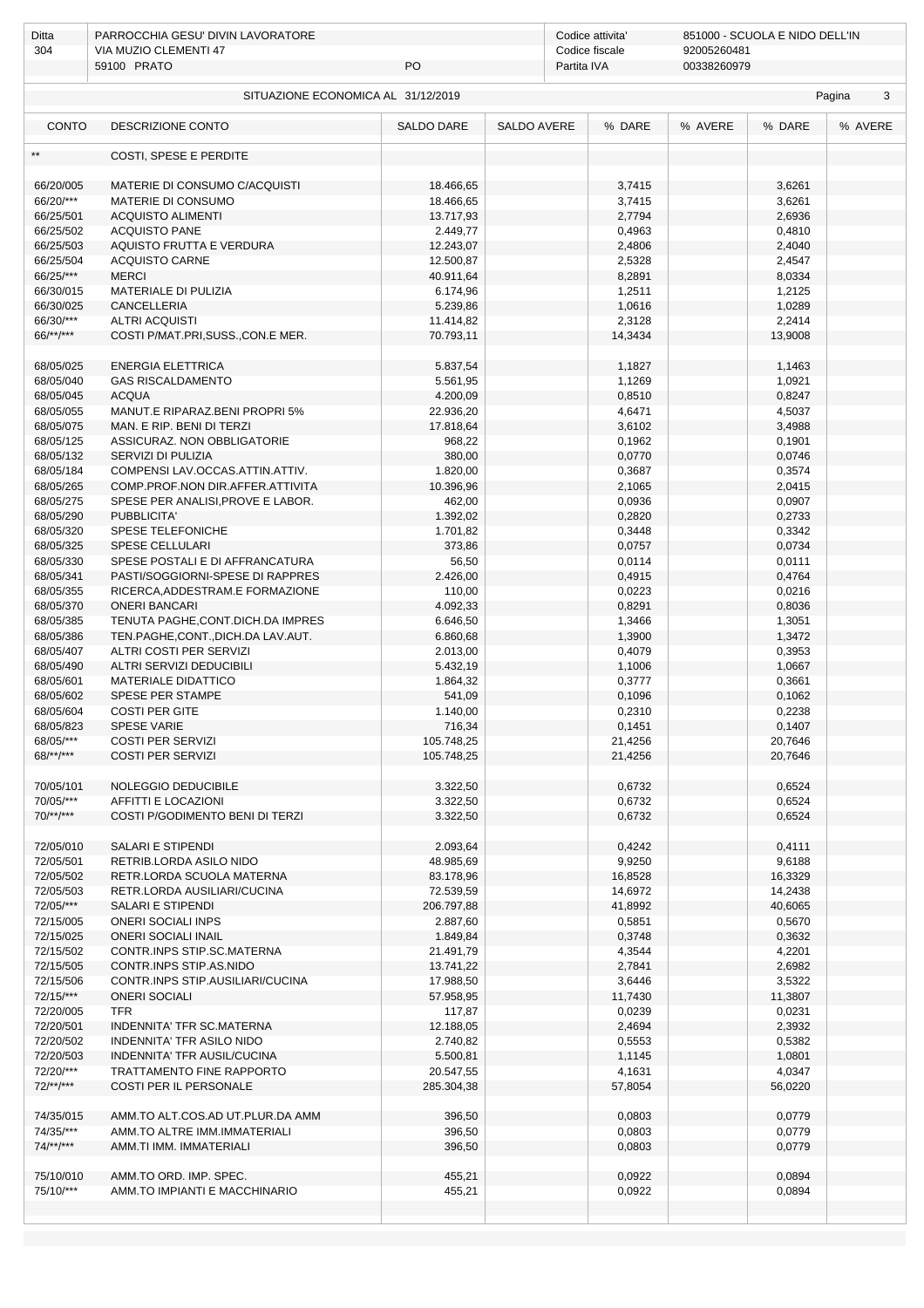| Ditta                     | PARROCCHIA GESU' DIVIN LAVORATORE                                 |                      |                    | Codice attivita' |             | 851000 - SCUOLA E NIDO DELL'IN |                          |
|---------------------------|-------------------------------------------------------------------|----------------------|--------------------|------------------|-------------|--------------------------------|--------------------------|
| 304                       | VIA MUZIO CLEMENTI 47                                             |                      |                    | Codice fiscale   | 92005260481 |                                |                          |
|                           | 59100 PRATO                                                       | PO                   |                    | Partita IVA      | 00338260979 |                                |                          |
|                           | SITUAZIONE ECONOMICA AL 31/12/2019                                |                      |                    |                  |             |                                | Pagina<br>$\overline{4}$ |
| <b>CONTO</b>              | DESCRIZIONE CONTO                                                 | <b>SALDO DARE</b>    | <b>SALDO AVERE</b> | % DARE           | % AVERE     | % DARE                         | % AVERE                  |
|                           | COSTI, SPESE E PERDITE                                            |                      |                    |                  |             |                                |                          |
| 75/15/005                 | AMM.TO ORD.ATT.IND.LI E COMM.                                     | 4.901,07             |                    | 0,9930           |             | 0,9624                         |                          |
| 75/15/***                 | AMM.TO ATTREZ. IND.LI E COMM.LI                                   | 4.901,07             |                    | 0,9930           |             | 0,9624                         |                          |
| 75/20/005                 | AMM.TO ORD.MOB.E MAC.ORD.UF.                                      | 353,26               |                    | 0,0716           |             | 0,0694                         |                          |
| 75/20/010                 | AMM.TO ORD.MAC.ELETTROM.UF.                                       | 184,88               |                    | 0,0375           |             | 0,0363                         |                          |
| 75/20/***                 | AMM.TO MOBILI E MACCHINE D'UFF.                                   | 538,14               |                    | 0,1090           |             | 0,1057                         |                          |
| 75/30/040                 | AMM.TO ORD.ARREDAMENTO                                            | 582,95               |                    | 0,1181           |             | 0,1145                         |                          |
| 75/30/***                 | AMM.TO ALTRI BENI                                                 | 582,95               |                    | 0,1181           |             | 0,1145                         |                          |
| 75/**/***                 | AMM.TO IMM. MAT. - ORDINARIO                                      | 6.477,37             |                    | 1,3124           |             | 1,2719                         |                          |
|                           |                                                                   |                      |                    |                  |             |                                |                          |
| 78/10/010                 | ACC.TO P/RISCHI SU CRED.V/CLIENT                                  | 30,62                |                    | 0,0062           |             | 0,0060                         |                          |
| 78/10/***<br>$78$ /**/*** | SVAL.CRED.ATT.CIRC.E DISP.LIQ.<br>SVALUTAZIONI (COSTI PRODUZIONE) | 30,62<br>30,62       |                    | 0,0062<br>0,0062 |             | 0,0060                         |                          |
|                           |                                                                   |                      |                    |                  |             | 0,0060                         |                          |
| 84/05/005                 | <b>IMPOSTA DI BOLLO</b>                                           | 1.184,00             |                    | 0,2399           |             | 0,2325                         |                          |
| 84/05/045                 | <b>TASSA SUI RIFIUTI</b>                                          | 2.382,00             |                    | 0,4826           |             | 0,4677                         |                          |
| 84/05/090                 | ALTRE IMPOSTE E TASSE DEDUCIBILI                                  | 302,80               |                    | 0,0614           |             | 0,0595                         |                          |
| 84/05/***                 | <b>IMPOSTE E TASSE</b>                                            | 3.868,80             |                    | 0,7839           |             | 0,7597                         |                          |
| 84/10/015                 | ABBONAMENTI RIVISTE, GIORNALI                                     | 107,60               |                    | 0,0218           |             | 0,0211                         |                          |
| 84/10/050                 | SOPRAVVENIENZ. PASSIVE ORD.DED.                                   | 3.229,29             |                    | 0,6543           |             | 0,6341                         |                          |
| 84/10/055                 | SOPRAV. PASSIVE ORD.INDEDUCIBILI                                  | 0,11                 |                    |                  |             |                                |                          |
| 84/10/090                 | ABBUONI/ARROTONDAMENTI PASSIVI                                    | 6,62                 |                    | 0,0013           |             | 0,0013                         |                          |
| 84/10/191                 | ALTRI ONERI DI GEST.INDEDUCIBILI                                  | 633,73               |                    | 0,1284           |             | 0,1244                         |                          |
| 84/10/502                 | CONTRIBUTO UFFICIO SCOLASTICO                                     | 1.639,00             |                    | 0,3321           |             | 0,3218                         |                          |
| 84/10/505                 | CONTR.HANDICAP UFF.SCOLASTICO                                     | 2.850,00             |                    | 0,5774           |             | 0,5596                         |                          |
| 84/10/510                 | QUOTE ASS.FISM/UFF.SCOLASTICO                                     | 2.050,00             |                    | 0,4153           |             | 0,4025                         |                          |
| 84/10/***                 | ALTRI ONERI DIVERSI DI GESTIONE                                   | 10.516,35            |                    | 2,1307           |             | 2,0650                         |                          |
| $84/**/***$               | ONERI DIVERSI DI GESTIONE                                         | 14.385,15            |                    | 2,9146           |             | 2,8246                         |                          |
|                           |                                                                   |                      |                    |                  |             |                                |                          |
| 88/20/046                 | <b>INTERESSI PASSIVI INDEDUCIBILI</b>                             | 19,34                |                    | 0,0039           |             | 0,0038                         |                          |
| 88/20/***                 | VERSO ALTRI (ONERI FINANZIARI)                                    | 19,34                |                    | 0,0039           |             | 0,0038                         |                          |
| 88/**/***                 | INT. PASS.E ALTRI ONERI FINANZ.                                   | 19,34                |                    | 0,0039           |             | 0,0038                         |                          |
|                           |                                                                   | 2.181,00             |                    |                  |             |                                |                          |
| 96/05/010                 | IRAP DELL'ESERCIZIO                                               |                      |                    | 0,4419           |             | 0,4283                         |                          |
| 96/05/015<br>96/05/***    | IRES DELL'ESERCIZIO                                               | 4.902,00             |                    | 0,9932           |             | 0,9626                         |                          |
| $96$ /**/***              | <b>IMPOSTE CORRENTI</b><br>IMPOSTE SUL REDDITO DELL'ESERC.        | 7.083,00<br>7.083,00 |                    | 1,4351           |             | 1,3908                         |                          |
|                           |                                                                   |                      |                    | 1,4351           |             | 1,3908                         |                          |
| ***                       | <b>TOTALE COSTI</b>                                               | 493.560,22           |                    |                  |             |                                |                          |
|                           |                                                                   |                      |                    |                  |             |                                |                          |
|                           |                                                                   |                      |                    |                  |             |                                |                          |
| $\star\star$              | RICAVI E PROFITTI                                                 |                      |                    |                  |             |                                |                          |
| 58/10/501                 | RETTE MATERNA                                                     |                      | 147.865,00         |                  | 29,0346     |                                | 29,0346                  |
| 58/10/502                 | <b>RETTE NIDO</b>                                                 |                      | 60.183,50          |                  | 11,8175     |                                | 11,8175                  |
| 58/10/503                 | <b>BUONI MENSA</b>                                                |                      | 74.175,00          |                  | 14,5649     |                                | 14,5649                  |
| 58/10/504                 | <b>ISCRIZIONI NIDO</b>                                            |                      | 3.120,00           |                  | 0,6126      |                                | 0,6126                   |
| 58/10/505                 | <b>ISCRIZIONI MATERNA</b>                                         |                      | 15.430,00          |                  | 3,0298      |                                | 3,0298                   |
| 58/10/506                 | <b>ORATORIO</b>                                                   |                      | 15.630,00          |                  | 3,0691      |                                | 3,0691                   |
| 58/10/507                 | UFFICIO SCOLASTICO                                                |                      | 4.740.00           |                  | 0,9307      |                                | 0,9307                   |
| 58/10/508                 | RICAVI NIDO COMUNE                                                |                      | 64.952,54          |                  | 12,7540     |                                | 12,7540                  |
| 58/10/***                 | RICAVI DELLE PRESTAZ. - IMPRESE                                   |                      | 386.096,04         |                  | 75,8133     |                                | 75,8133                  |
| $58$ /**/***              | <b>RICAVI</b>                                                     |                      | 386.096,04         |                  | 75,8133     |                                | 75,8133                  |
|                           |                                                                   |                      |                    |                  |             |                                |                          |
| 64/05/100                 | ABBUONI/ARROT. ATTIVI IMP.                                        |                      | 3,53               |                  | 0,0007      |                                | 0,0007                   |
| 64/05/106                 | PLUSV. ORDIN. NON RATEIZ.IMP.                                     |                      | 134,14             |                  | 0,0263      |                                | 0,0263                   |
| 64/05/115                 | SOPRAVVENIENZE ORDINARIE ATTIVE                                   |                      | 117,66             |                  | 0,0231      |                                | 0,0231                   |
| 64/05/150                 | OMAGGI DA FORNITORI                                               |                      | 54,00              |                  | 0,0106      |                                | 0,0106                   |
| 64/05/390                 | ALTRI RICAVI E PROVENTI VARI                                      |                      | 1.011,84           |                  | 0,1987      |                                | 0,1987                   |
| 64/05/504                 | RIMBORSO DA GENITORI                                              |                      | 4.312,00           |                  | 0,8467      |                                | 0,8467                   |
| 64/05/505                 | CONTRIBUTO MINISTERO ISTRUZIONE                                   |                      | 62.474,15          |                  | 12,2673     |                                | 12,2673                  |
| 64/05/506                 | CONTR.COMUNALE SC.MATERNA PARIT.                                  |                      | 11.223,37          |                  | 2,2038      |                                | 2,2038                   |
| 64/05/508                 | PIANO NAZ.RIDUZIONE NIDO                                          |                      | 9.520,00           |                  | 1,8693      |                                | 1,8693                   |
| 64/05/509                 | PIANO NAZ.DI RIDUZIONE INFANZIA                                   |                      | 18.217,16          |                  | 3,5771      |                                | 3,5771                   |
| 64/05/510                 | PROV.DA COMUNE PROG.MIGL.NIDO                                     |                      | 6.895,17           |                  | 1,3539      |                                | 1,3539                   |
| 64/05/592                 | CONTRIBUTI DA ENTI E ASSOCIATI                                    |                      | 9.200,00           |                  | 1,8065      |                                | 1,8065                   |
| 64/05/***                 | ALTRI RICAVI E PROVENTI                                           |                      | 123.163,02         |                  | 24,1841     |                                | 24,1841                  |
| $64$ /**/***              | ALTRI RICAVI E PROVENTI                                           |                      | 123.163,02         |                  | 24,1841     |                                | 24,1841                  |
|                           |                                                                   |                      |                    |                  |             |                                |                          |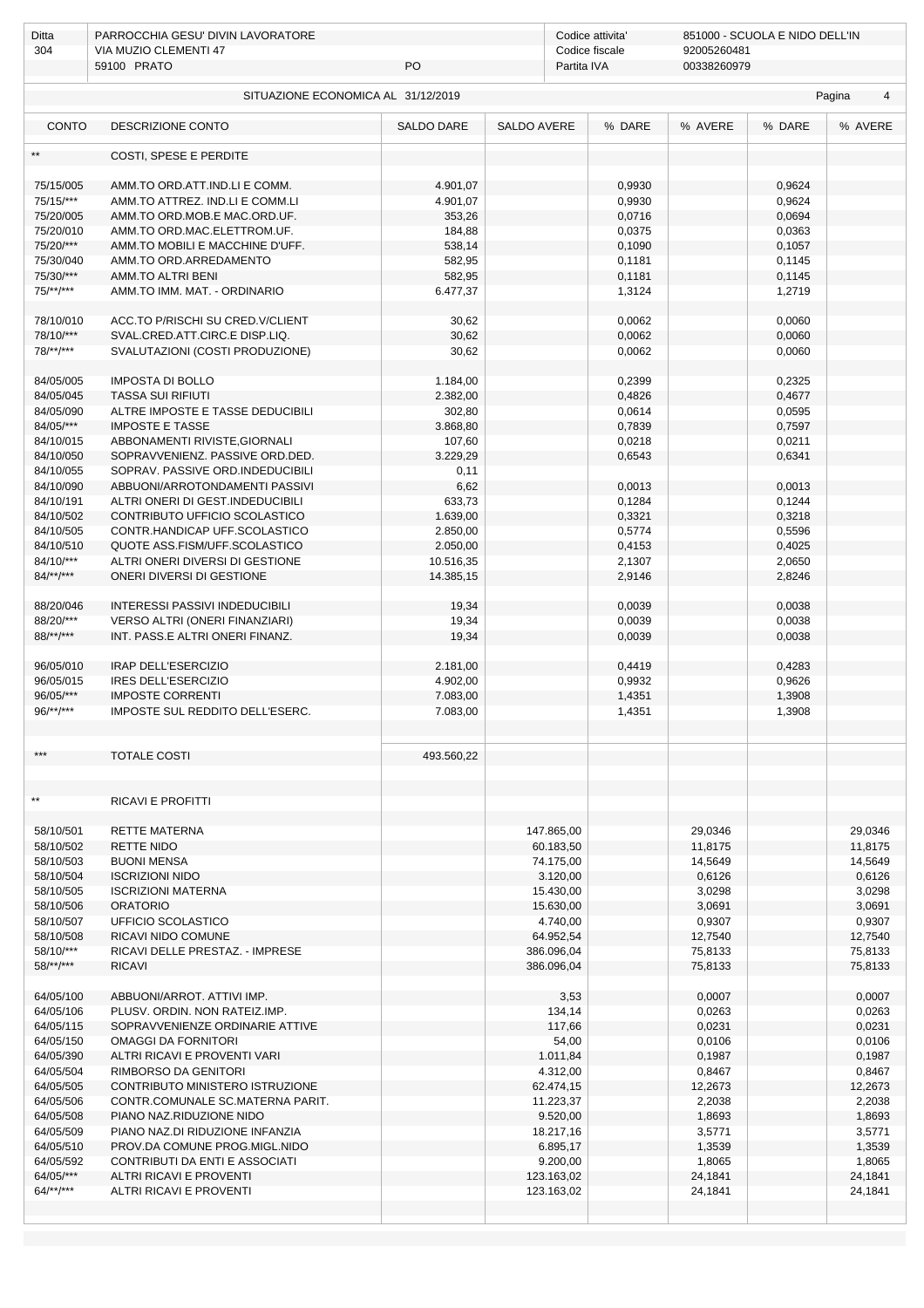| Ditta<br>PARROCCHIA GESU' DIVIN LAVORATORE<br>304 |                                                                                                                         |                                                                      | Codice attivita' |                                                | 851000 - SCUOLA E NIDO DELL'IN |        |                            |
|---------------------------------------------------|-------------------------------------------------------------------------------------------------------------------------|----------------------------------------------------------------------|------------------|------------------------------------------------|--------------------------------|--------|----------------------------|
|                                                   |                                                                                                                         |                                                                      |                  |                                                |                                |        |                            |
|                                                   |                                                                                                                         |                                                                      |                  |                                                |                                |        |                            |
|                                                   |                                                                                                                         |                                                                      |                  |                                                |                                |        | 5<br>Pagina                |
| DESCRIZIONE CONTO                                 | <b>SALDO DARE</b>                                                                                                       |                                                                      |                  | % DARE                                         | % AVERE                        | % DARE | % AVERE                    |
| <b>RICAVI E PROFITTI</b>                          |                                                                                                                         |                                                                      |                  |                                                |                                |        |                            |
|                                                   |                                                                                                                         |                                                                      |                  |                                                |                                |        |                            |
| INT.ATT.SU DEPOSITI BANCARI                       |                                                                                                                         |                                                                      | 13,18            |                                                | 0,0026                         |        | 0,0026                     |
| PROV. DIVERSI DAI PRECEDENTI                      |                                                                                                                         |                                                                      | 13,18            |                                                | 0,0026                         |        | 0,0026                     |
| ALTRI PROVENTI FINANZIARI                         |                                                                                                                         |                                                                      | 13,18            |                                                | 0,0026                         |        | 0,0026                     |
|                                                   |                                                                                                                         |                                                                      |                  |                                                |                                |        |                            |
|                                                   |                                                                                                                         |                                                                      |                  |                                                |                                |        |                            |
|                                                   |                                                                                                                         |                                                                      |                  |                                                |                                |        |                            |
|                                                   |                                                                                                                         |                                                                      |                  |                                                |                                |        |                            |
|                                                   |                                                                                                                         |                                                                      |                  |                                                |                                |        |                            |
|                                                   |                                                                                                                         |                                                                      |                  |                                                |                                |        |                            |
|                                                   |                                                                                                                         |                                                                      |                  |                                                |                                |        |                            |
| 87/20/035                                         | VIA MUZIO CLEMENTI 47<br>59100 PRATO<br><b>CONTO</b><br><b>TOTALE RICAVI</b><br>UTILE DI ESERCIZIO<br>TOTALE A PAREGGIO | PO.<br>SITUAZIONE ECONOMICA AL 31/12/2019<br>15.712,02<br>509.272,24 |                  | <b>SALDO AVERE</b><br>509.272,24<br>509.272,24 | Codice fiscale<br>Partita IVA  |        | 92005260481<br>00338260979 |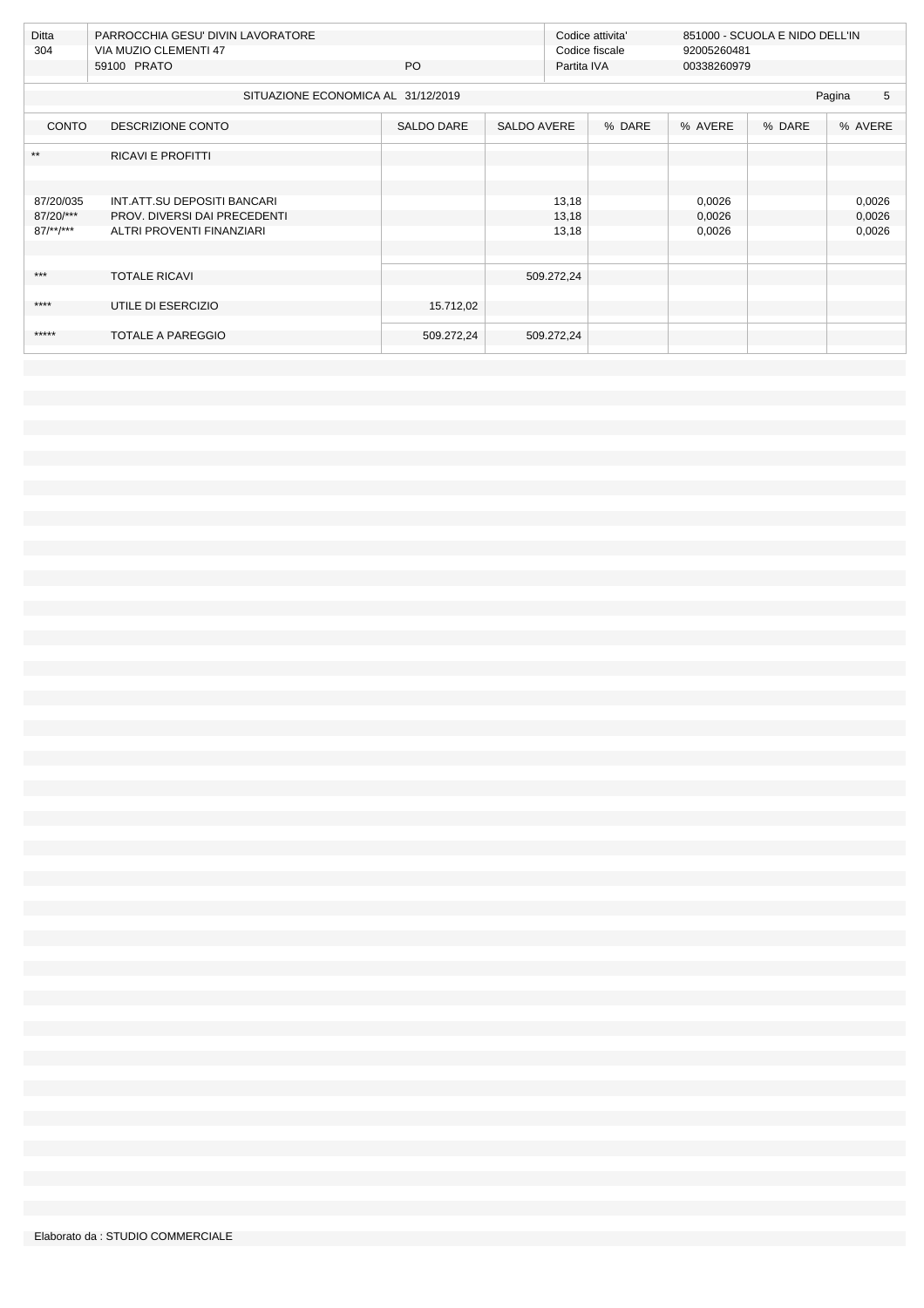| Ditta<br>304           | PARROCCHIA GESU' DIVIN LAVORATORE<br>VIA MUZIO CLEMENTI 47<br>59100 PRATO | PO | Codice attivita'<br>Codice fiscale<br>Partita IVA | 92005260481<br>00338260979 | 851000 - SCUOLA E NIDO DELL'IN |                        |
|------------------------|---------------------------------------------------------------------------|----|---------------------------------------------------|----------------------------|--------------------------------|------------------------|
|                        | RIDETERMINAZIONE RISULTATO D'ESERCIZIO AI FINI DELLE II.DD.               |    |                                                   |                            |                                | AL 31/12/2019          |
|                        | Utile / Perdita                                                           |    |                                                   |                            | $\frac{0}{0}$                  | 15.712,02              |
|                        | <b>VARIAZIONI IN AUMENTO</b>                                              |    |                                                   |                            |                                |                        |
|                        | Costi non deducibili / Ricavi imponibili                                  |    |                                                   |                            |                                |                        |
| 68/05/320<br>68/05/325 | SPESE TELEFONICHE<br><b>SPESE CELLULARI</b>                               |    |                                                   | 1.701,82<br>373,86         | 20,00<br>20,00                 | 340,36<br>74,77        |
| 68/05/341              | PASTI/SOGGIORNI-SPESE DI RAPPRES                                          |    |                                                   | 2.426,00                   | 25,00                          | 606,50                 |
| 84/10/055<br>84/10/191 | SOPRAV. PASSIVE ORD.INDEDUCIBILI<br>ALTRI ONERI DI GEST.INDEDUCIBILI      |    |                                                   | 0,11<br>633,73             | 100,00<br>100,00               | 0,11<br>633,73         |
| 88/20/046              | <b>INTERESSI PASSIVI INDEDUCIBILI</b>                                     |    |                                                   | 19,34                      | 100,00                         | 19,34                  |
| 96/05/010              | IRAP DELL'ESERCIZIO                                                       |    |                                                   | 2.181,00                   | 100,00                         | 2.181,00               |
| 96/05/015              | <b>IRES DELL'ESERCIZIO</b>                                                |    |                                                   | 4.902,00                   | 100,00                         | 4.902,00               |
| $***$                  | Tot. Costi non deducib./ Ricavi imponib.                                  |    |                                                   |                            |                                | 8.757,81               |
| $***$                  | Totale variazioni in aumento                                              |    |                                                   |                            |                                | 8.757,81               |
|                        | VARIAZIONI IN DIMINUZIONE                                                 |    |                                                   |                            |                                |                        |
|                        |                                                                           |    |                                                   |                            |                                |                        |
|                        |                                                                           |    |                                                   |                            |                                |                        |
|                        | Super ammortamento                                                        |    |                                                   |                            |                                | 703,02                 |
| ***                    | Tot. Ricavi non imponib./ Costi deducib.                                  |    |                                                   |                            |                                |                        |
| $***$                  | Totale variazioni in diminuzione                                          |    |                                                   |                            |                                | 703,02                 |
|                        | Reddito imponibile ai fini delle II.DD.                                   |    |                                                   |                            |                                | 23.766,81              |
|                        | RIDETERMINAZIONE RISULTATO D'ESERCIZIO AI FINI I.R.A.P.                   |    |                                                   |                            |                                | AL 31/12/2019          |
|                        | Utile / Perdita                                                           |    |                                                   |                            | $\%$                           | 15.712,02              |
|                        |                                                                           |    |                                                   |                            |                                |                        |
|                        | VARIAZIONI IN AUMENTO                                                     |    |                                                   |                            |                                |                        |
|                        | Rettifiche costi                                                          |    |                                                   |                            |                                |                        |
| 68/05/184              | COMPENSI LAV.OCCAS.ATTIN.ATTIV.                                           |    |                                                   | 1.820,00                   | 100,00                         | 1.820,00               |
| 72/05/010<br>72/05/501 | <b>SALARI E STIPENDI</b><br>RETRIB.LORDA ASILO NIDO                       |    |                                                   | 2.093,64<br>48.985,69      | 100,00<br>100,00               | 2.093,64<br>48.985,69  |
| 72/05/502              | RETR.LORDA SCUOLA MATERNA                                                 |    |                                                   | 83.178,96                  | 100,00                         | 83.178,96              |
| 72/05/503              | RETR.LORDA AUSILIARI/CUCINA                                               |    |                                                   | 72.539,59                  | 100,00                         | 72.539,59              |
| 72/15/005              | <b>ONERI SOCIALI INPS</b>                                                 |    |                                                   | 2.887,60                   | 100,00                         | 2.887,60               |
| 72/15/502              | CONTR.INPS STIP.SC.MATERNA                                                |    |                                                   | 21.491,79                  | 100,00                         | 21.491,79              |
| 72/15/505<br>72/15/506 | CONTR.INPS STIP.AS.NIDO<br>CONTR.INPS STIP.AUSILIARI/CUCINA               |    |                                                   | 13.741,22<br>17.988,50     | 100,00<br>100,00               | 13.741,22<br>17.988,50 |
| 72/20/005              | <b>TFR</b>                                                                |    |                                                   | 117,87                     | 100,00                         | 117,87                 |
| 72/20/501              | INDENNITA' TFR SC.MATERNA                                                 |    |                                                   | 12.188,05                  | 100,00                         | 12.188,05              |
| 72/20/502              | INDENNITA' TFR ASILO NIDO                                                 |    |                                                   | 2.740,82                   | 100,00                         | 2.740,82               |
| 72/20/503              | INDENNITA' TFR AUSIL/CUCINA                                               |    |                                                   | 5.500,81                   | 100,00                         | 5.500,81               |
| 78/10/010              | ACC.TO P/RISCHI SU CRED.V/CLIENT                                          |    |                                                   | 30,62                      | 100,00                         | 30,62                  |
| 88/20/046<br>96/05/010 | <b>INTERESSI PASSIVI INDEDUCIBILI</b><br>IRAP DELL'ESERCIZIO              |    |                                                   | 19,34<br>2.181,00          | 100,00<br>100,00               | 19,34<br>2.181,00      |
| 96/05/015              | IRES DELL'ESERCIZIO                                                       |    |                                                   | 4.902,00                   | 100,00                         | 4.902,00               |
| $***$                  | Totale rettifiche costi                                                   |    |                                                   |                            |                                | 292.407,50             |
| $***$                  | Totale variazioni in aumento                                              |    |                                                   |                            |                                | 292.407,50             |
|                        |                                                                           |    |                                                   |                            |                                |                        |
|                        | VARIAZIONI IN DIMINUZIONE                                                 |    |                                                   |                            |                                |                        |
|                        | Rettifiche ricavi                                                         |    |                                                   |                            |                                |                        |
| 87/20/035              | INT.ATT.SU DEPOSITI BANCARI                                               |    |                                                   | 13,18                      | 100,00                         | 13,18                  |
| $***$                  | Totale rettifiche ricavi                                                  |    |                                                   |                            |                                | 13,18                  |
| $***$                  | Totale variazioni in diminuzione                                          |    |                                                   |                            |                                | 13,18                  |
|                        | Reddito imponibile ai fini I.R.A.P.                                       |    |                                                   |                            |                                | 308.106,34             |
|                        |                                                                           |    |                                                   |                            |                                |                        |
|                        |                                                                           |    |                                                   |                            |                                |                        |
|                        |                                                                           |    |                                                   |                            |                                |                        |
|                        |                                                                           |    |                                                   |                            |                                |                        |
|                        |                                                                           |    |                                                   |                            |                                |                        |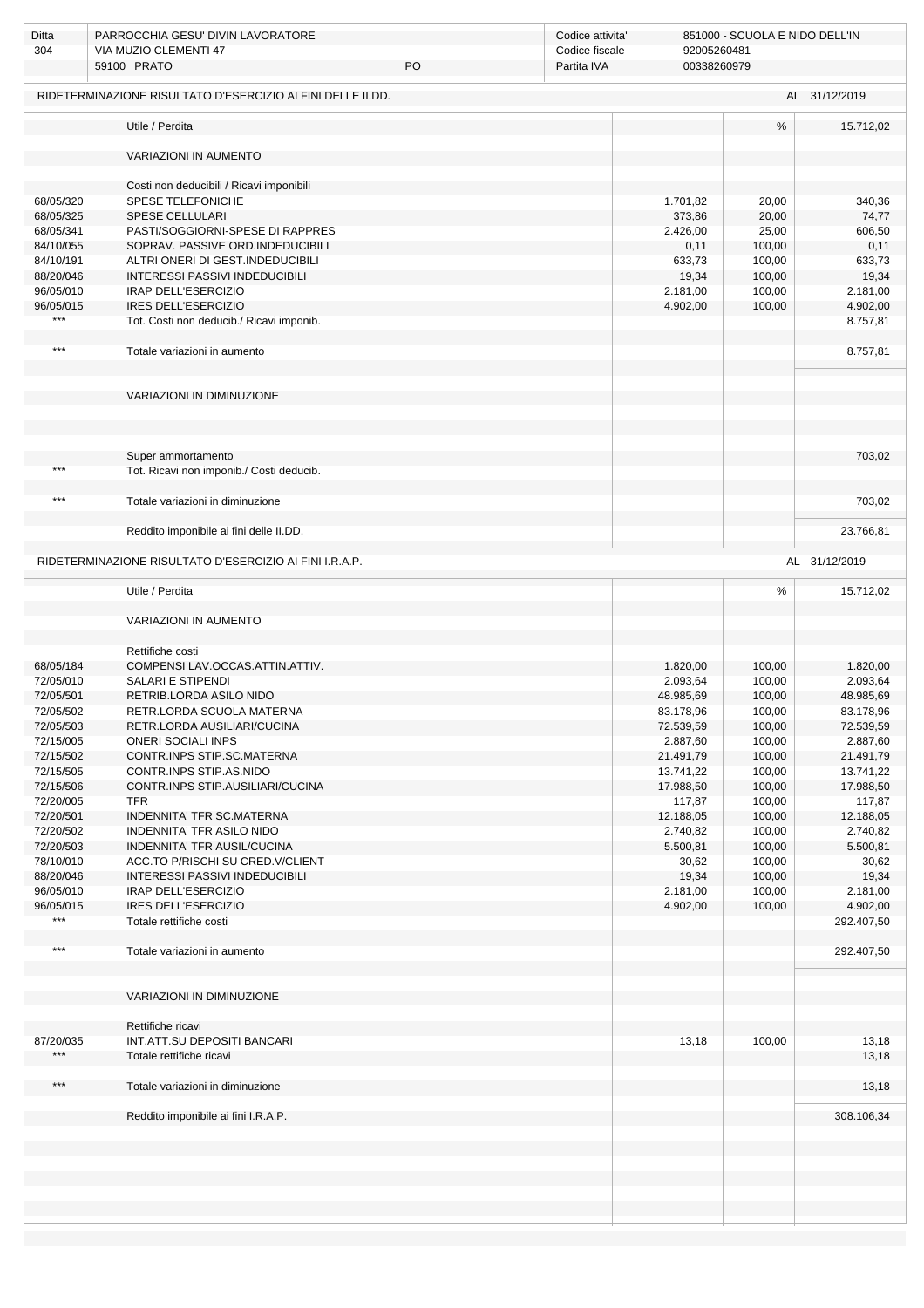| Dita <sub>u</sub><br>304                                                                                                                                                                                                                                                               | PARROCCHIA GESU' DIVIN LAVORATORE<br>VIA MUZIO CLEMENTI 47<br>59100 PRATO                                                                                                                                                                                                                                                                                                                                                                                                                                                                                                                                                                                                     | PO                                                                                                                                                                                                                       |             | Codice attivita<br>Codice fiscale<br>Partita IVA                                                                                                                                                                                                                  | 851000 - SCUOLA E NIDO DELL'IN<br>92005260481<br>00338260979 |        |              |
|----------------------------------------------------------------------------------------------------------------------------------------------------------------------------------------------------------------------------------------------------------------------------------------|-------------------------------------------------------------------------------------------------------------------------------------------------------------------------------------------------------------------------------------------------------------------------------------------------------------------------------------------------------------------------------------------------------------------------------------------------------------------------------------------------------------------------------------------------------------------------------------------------------------------------------------------------------------------------------|--------------------------------------------------------------------------------------------------------------------------------------------------------------------------------------------------------------------------|-------------|-------------------------------------------------------------------------------------------------------------------------------------------------------------------------------------------------------------------------------------------------------------------|--------------------------------------------------------------|--------|--------------|
|                                                                                                                                                                                                                                                                                        | SITUAZIONE PATRIMONIALE AL 31/12/2020                                                                                                                                                                                                                                                                                                                                                                                                                                                                                                                                                                                                                                         |                                                                                                                                                                                                                          | DAL         |                                                                                                                                                                                                                                                                   | AL 31/12/2020                                                | Pagina | $\mathbf{1}$ |
| CONTO                                                                                                                                                                                                                                                                                  | DESCRIZIONE CONTO                                                                                                                                                                                                                                                                                                                                                                                                                                                                                                                                                                                                                                                             | <b>SALDO DARE</b>                                                                                                                                                                                                        | SALDO AVERE |                                                                                                                                                                                                                                                                   | APPROVATU<br>130                                             | 202/   |              |
|                                                                                                                                                                                                                                                                                        | ATTIVITA                                                                                                                                                                                                                                                                                                                                                                                                                                                                                                                                                                                                                                                                      |                                                                                                                                                                                                                          |             |                                                                                                                                                                                                                                                                   |                                                              |        |              |
| 03/35/005<br>06/10/010<br>06/15/005<br>06/20/005<br>06/20/010<br>06/30/040<br>09/10/030<br>14/00/000<br>18/20/080<br>18/45/502<br>24/05/510<br>24/15/005<br>26/05/005<br>26/10/005<br>48/05/010<br>48/05/015<br>48/05/040<br>48/05/080<br>48/05/100                                    | LAVORI STRAOR. SU BENI DI TERZI<br><b>IMPIANTI SPECIFICI</b><br>ATTREZZAT. IND.LI E COMM.LI<br>MOBILI E MACCHINE ORD. D'UFFICIO<br>MACCHINE ELETTROMEC, D'UFFICIO<br>ARREDAMENTO<br>DEPOSITI CAUZIONALI SU CONTRATTI<br><b>CREDITI V/CLIENTI</b><br><b>ERARIO C/COMPENSAZIONI</b><br><b>CARTA PREPAGATA</b><br>BANCA INTESA SAN PAOLO SPA C/C<br>DENARO IN CASSA<br>RATEI ATTIVI<br><b>RISCONTI ATTIVI</b><br><b>ERARIO C/IRES</b><br>ERARIO C/IMPOSTA SOST, RIV. TFR<br><b>ERARIO C/IVA</b><br>ERARIO C/RIT. LAVORO DIPENDENTE<br><b>REGIONI C/IRAP</b>                                                                                                                      | 1.982,50<br>10.675,00<br>56.216,64<br>42.115,68<br>1.070,80<br>17.343,51<br>24,53<br>5.969,00<br>1.028,29<br>295,73<br>104.335,65<br>7.047,95<br>173,12<br>617,46<br>4.856,00<br>26,37<br>1.972.01<br>533,78<br>1.174,50 |             |                                                                                                                                                                                                                                                                   | <b>\UVA</b><br><b>SS327</b><br>È<br><b>VLSD TENI</b>         |        |              |
| $\star\star$                                                                                                                                                                                                                                                                           | <b>TOTALE ATTIVITA</b><br>PASSIVITA'                                                                                                                                                                                                                                                                                                                                                                                                                                                                                                                                                                                                                                          | 257.458,52                                                                                                                                                                                                               |             |                                                                                                                                                                                                                                                                   | M HVZ                                                        |        |              |
| 04/35/015<br>07/10/010<br>07/15/005<br>07/20/005<br>07/20/010<br>07/30/040<br>16/10/010<br>18/45/510<br>28/40/005<br>31/05/501<br>31/05/502<br>31/05/503<br>40/00/000<br>41/05/005<br>48/05/085<br>48/05/501<br>50/05/005<br>52/05/015<br>52/05/055<br>54/05/005<br>54/10/005<br>$***$ | F/AMM ALT, COS, AD UT, PLU, AMM<br><b>F/AMM IMPIANTI SPECIFICI</b><br>F/AMM ATTREZ. IND.LI E COMM.LI<br>F/AMM MOBILI E MACCH. ORD. D'UFF<br>F/AMM MACCH. ELETTROM. D'UFF.<br>F/AMM. ARREDAMENTO<br>F/DO RISCHI SU CREDITI V CLIENTI<br>CREDITO DI ACCESSO COMUNE DI PRA<br>UTILI PORTATI A NUOVO<br>F.DO T.F.R. ASILO NIDO<br>F.DO T.F.R. MATERNA<br>F.DO T.F.R. AUSIL/CUCINA<br><b>DEBITI V/FORNITORI</b><br><b>FATTURE DA RICEVERE</b><br>ERARIO C/RIT. LAVORO AUTONOMO<br>ERARIO C/ADD.REG. DIPENDENTI<br>INPS C/CONTRIBUTI SOC. LAV. DIP.<br>NOTE CREDITO DA EMETTERE<br>DIPENDENTI C/RETRIBUZIONI<br><b>RATEI PASSIVI</b><br><b>RISCONTI PASSIVI</b><br>TOTALE PASSIVITA |                                                                                                                                                                                                                          |             | 1.189.50<br>1.695 04<br>30.755.35<br>38.458,95<br>554,64<br>2,466,66<br>184,50<br>323,41<br>47.664,74<br>4.590,94<br>10.411,63<br>55.474.89<br>2.310,83<br>7.194,89<br>86,10<br>36,16<br>9.085,33<br>1.010,00<br>19.308,77<br>13.830,74<br>7.882,40<br>254.515.47 |                                                              |        |              |
| ****                                                                                                                                                                                                                                                                                   | UTILE DI ESERCIZIO                                                                                                                                                                                                                                                                                                                                                                                                                                                                                                                                                                                                                                                            |                                                                                                                                                                                                                          |             | 2.943.05                                                                                                                                                                                                                                                          |                                                              |        |              |
| *****                                                                                                                                                                                                                                                                                  | TOTALE A PAREGGIO                                                                                                                                                                                                                                                                                                                                                                                                                                                                                                                                                                                                                                                             | 257.458,52                                                                                                                                                                                                               |             | 257.458,52                                                                                                                                                                                                                                                        |                                                              |        |              |

 $\label{eq:2.1} \frac{1}{\sqrt{2}}\int_{\mathbb{R}^3}\frac{1}{\sqrt{2}}\left(\frac{1}{\sqrt{2}}\right)^2\frac{1}{\sqrt{2}}\left(\frac{1}{\sqrt{2}}\right)^2\frac{1}{\sqrt{2}}\left(\frac{1}{\sqrt{2}}\right)^2\frac{1}{\sqrt{2}}\left(\frac{1}{\sqrt{2}}\right)^2\frac{1}{\sqrt{2}}\left(\frac{1}{\sqrt{2}}\right)^2\frac{1}{\sqrt{2}}\frac{1}{\sqrt{2}}\frac{1}{\sqrt{2}}\frac{1}{\sqrt{2}}\frac{1}{\sqrt{2}}\frac{1}{\sqrt{2}}$ 

 $\label{eq:2.1} \frac{1}{\sqrt{2}}\left(\frac{1}{\sqrt{2}}\right)^{2} \left(\frac{1}{\sqrt{2}}\right)^{2} \left(\frac{1}{\sqrt{2}}\right)^{2} \left(\frac{1}{\sqrt{2}}\right)^{2} \left(\frac{1}{\sqrt{2}}\right)^{2} \left(\frac{1}{\sqrt{2}}\right)^{2} \left(\frac{1}{\sqrt{2}}\right)^{2} \left(\frac{1}{\sqrt{2}}\right)^{2} \left(\frac{1}{\sqrt{2}}\right)^{2} \left(\frac{1}{\sqrt{2}}\right)^{2} \left(\frac{1}{\sqrt{2}}\right)^{2} \left(\$ 

 $\label{eq:2.1} \mathcal{L}(\mathcal{L}^{\text{max}}_{\mathcal{L}}(\mathcal{L}^{\text{max}}_{\mathcal{L}}),\mathcal{L}^{\text{max}}_{\mathcal{L}}(\mathcal{L}^{\text{max}}_{\mathcal{L}}))$ 

 $\mathcal{L}^{\mathcal{L}}(\mathcal{L}^{\mathcal{L}}(\mathcal{L}^{\mathcal{L}}(\mathcal{L}^{\mathcal{L}}(\mathcal{L}^{\mathcal{L}}(\mathcal{L}^{\mathcal{L}}(\mathcal{L}^{\mathcal{L}}(\mathcal{L}^{\mathcal{L}}(\mathcal{L}^{\mathcal{L}}(\mathcal{L}^{\mathcal{L}}(\mathcal{L}^{\mathcal{L}}(\mathcal{L}^{\mathcal{L}}(\mathcal{L}^{\mathcal{L}}(\mathcal{L}^{\mathcal{L}}(\mathcal{L}^{\mathcal{L}}(\mathcal{L}^{\mathcal{L}}(\mathcal{L}^{\mathcal{L$ 

 $\sim 10^{-1}$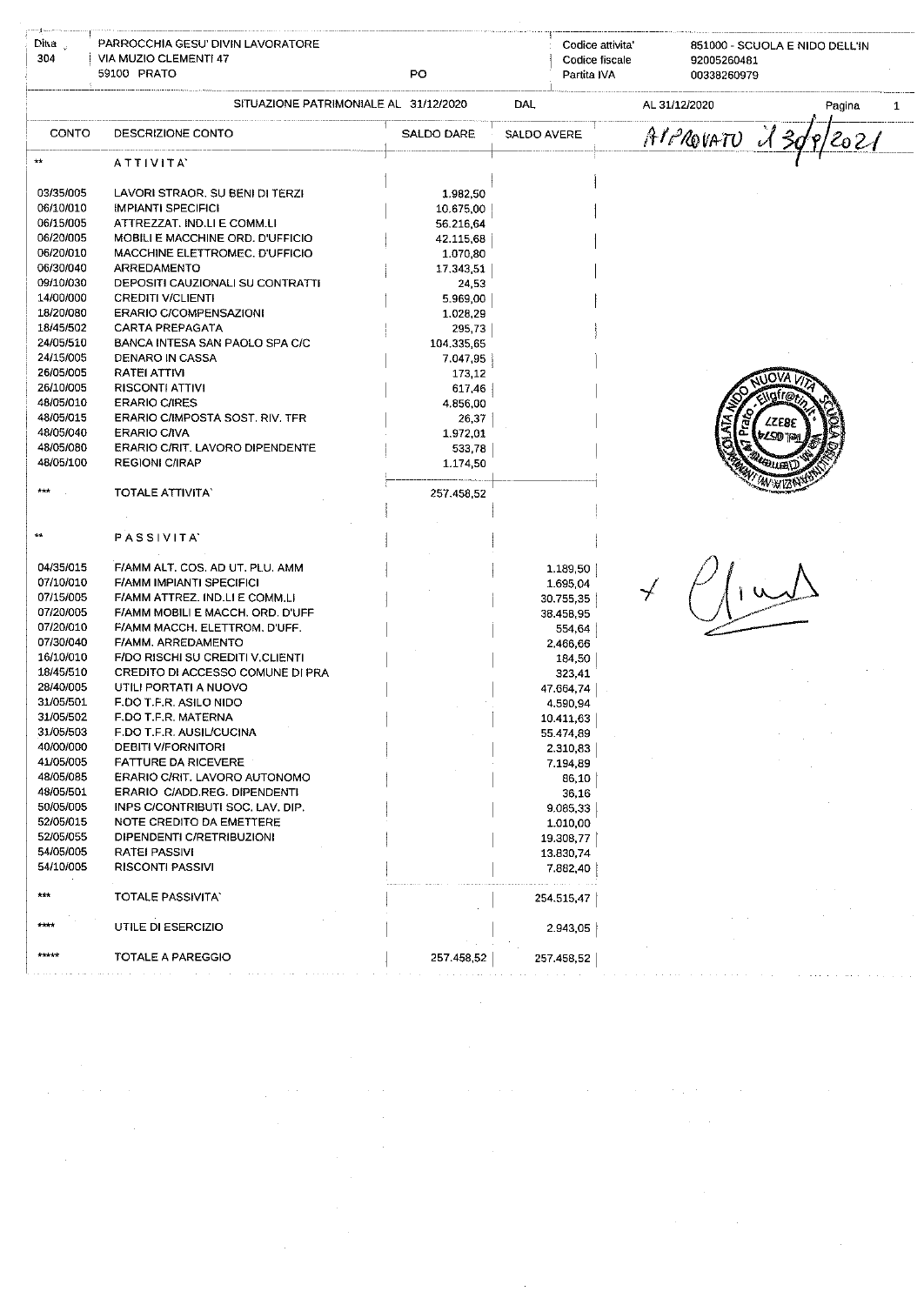| Ditta.                 | PARROCCHIA GESU' DIVIN LAVORATORE                                    |                       |             |                               | Codice attivita  |                            | 851000 - SCUOLA E NIDO DELL'IN |                          |
|------------------------|----------------------------------------------------------------------|-----------------------|-------------|-------------------------------|------------------|----------------------------|--------------------------------|--------------------------|
| 304                    | VIA MUZIO CLEMENTI 47<br>59100 PRATO                                 | PO                    |             | Codice fiscale<br>Partita IVA |                  | 92005260481<br>00338260979 |                                |                          |
|                        | SITUAZIONE ECONOMICA AL 31/12/2020                                   |                       | DAL         |                               |                  | AL 31/12/2020              |                                | Pagina<br>$\overline{2}$ |
| CONTO                  | DESCRIZIONE CONTO                                                    | SALDO DARE            | SALDO AVERE |                               | % DARE           | % AVERE                    | % DARE                         | % AVERE                  |
| **                     | <b>COSTI, SPESE E PERDITE</b>                                        |                       |             |                               |                  |                            |                                |                          |
| 66/20/005              | MATERIE DI CONSUMO C/ACQUISTI                                        | 11.237,25             |             |                               | 2,9446           |                            | 2,9221                         |                          |
| 66/25/501              | <b>ACQUISTO ALIMENTI</b>                                             | 8.381,46              |             |                               | 2,1963           |                            | 2,1795                         |                          |
| 66/25/502              | <b>ACQUISTO PANE</b>                                                 | 917,13                |             |                               | 0,2403           |                            | 0,2385                         |                          |
| 66/25/503              | AQUISTO FRUTTA E VERDURA                                             | 5.924.13              |             |                               | 1,5524           |                            | 1,5405                         |                          |
| 66/25/504<br>66/30/015 | <b>ACQUISTO CARNE</b>                                                | 5.304,62              |             |                               | 1,3900           |                            | 1,3794                         |                          |
| 66/30/017              | MATERIALE DI PULIZIA<br>PRODOTTI SANIF.E DISP.PROT.INDIV             | 5.140,23<br>3.830,77  |             |                               | 1,3469<br>1,0038 |                            | 1,3366<br>0,9961               |                          |
| 66/30/025              | CANCELLERIA                                                          | 1.915,94              |             |                               | 0,5021           |                            | 0,4982                         |                          |
| 66/30/045              | INDUMENTI DI LAVORO                                                  | 212,05                |             |                               | 0,0556           |                            | 0,0551                         |                          |
| 68/05/025              | <b>ENERGIA ELETTRICA</b>                                             | 3.124,69              |             |                               | 0,3188           |                            | 0,8125                         |                          |
| 68/05/040<br>68/05/045 | <b>GAS RISCALDAMENTO</b>                                             | 3.550,53              |             |                               | 0,9304           |                            | 0,9233                         |                          |
| 68/05/055              | <b>ACQUA</b><br>MANUT.E RIPARAZ.BENI PROPRI 5%                       | 2.706,51<br>10.305.98 |             |                               | 0,7092<br>2,7006 |                            | 0,7038<br>2,6799               |                          |
| 68/05/075              | MAN, E RIP, BENI DI TERZI                                            | 40.942,09             |             |                               | 10,7284          |                            | 10,6463                        |                          |
| 68/05/125              | ASSICURAZ. NON OBBLIGATORIE                                          | 989,18                |             |                               | 0,2592           |                            | 0,2572                         |                          |
| 68/05/132              | <b>SERVIZI DI PULIZIA</b>                                            | 320,00                |             |                               | 0,0839           |                            | 0,0832                         |                          |
| 68/05/184              | COMPENSI LAV.OCCAS.ATTIN.ATTIV.                                      | 585,75                |             |                               | 0,1535           |                            | 0,1523                         |                          |
| 68/05/265<br>68/05/275 | COMP PROF NON DIR AFFER ATTIVITA<br>SPESE PER ANALISI PROVE E LABOR. | 4.916,98<br>1.996,60  |             |                               | 1,2884<br>0,5232 |                            | 1,2786                         |                          |
| 68/05/290              | PUBBLICITA'                                                          | 1.412,76              |             |                               | 0,3702           |                            | 0,5192<br>0,3674               |                          |
| 68/05/320              | SPESE TELEFONICHE                                                    | 1.488,42              |             |                               | 0,3900           |                            | 0,3870                         |                          |
| 68/05/325              | <b>SPESE CELLULARI</b>                                               | 206,80                |             |                               | 0,0542           |                            | 0,0538                         |                          |
| 68/05/330              | SPESE POSTALI E DI AFFRANCATURA                                      | 100,10                |             |                               | 0,0262           |                            | 0,0260                         |                          |
| 68/05/341<br>68/05/370 | PASTI/SOGGIORNI-SPESE DI RAPPRES<br><b>ONERI BANCARI</b>             | 1.918,88<br>4.552,07  |             |                               | 0,5028           |                            | 0,4990                         |                          |
| 68/05/385              | TENUTA PAGHE, CONT. DICH. DA IMPRES                                  | 7.265,96              |             |                               | 1,1928<br>1,9040 |                            | 1,1837<br>1,8894               |                          |
| 68/05/386              | TEN.PAGHE,CONT.,DICH.DA LAV.AUT.                                     | 7.779,85              |             |                               | 2,0386           |                            | 2,0230                         |                          |
| 68/05/407              | ALTRI COSTI PER SERVIZI                                              | 1.171,20              |             |                               | 0,3069           |                            | 0,3046                         |                          |
| 68/05/490              | ALTRI SERVIZI DEDUCIBILI                                             | 11.951,40             |             |                               | 3,1317           |                            | 3,1078                         |                          |
| 68/05/601<br>68/05/602 | <b>MATERIALE DIDATTICO</b><br>SPESE PER STAMPE                       | 1.428,40              |             |                               | 0.3743           |                            | 0,3714                         |                          |
| 68/05/823              | <b>SPESE VARIE</b>                                                   | 913,70<br>1.790,57    |             |                               | 0,2394<br>0,4692 |                            | 0,2376<br>0,4656               |                          |
| 70/05/101              | <b>NOLEGGIO DEDUCIBILE</b>                                           | 1.434,32              |             |                               | 0,3758           |                            | 0,3730                         |                          |
| 72/05/501              | RETRIB.LORDA ASILO NIDO                                              | 41.013,19             |             |                               | 10,7471          |                            | 10,6648                        |                          |
| 72/05/502              | RETR.LORDA SCUOLA MATERNA                                            | 60.025,34             |             |                               | 15,7290          |                            | 15,6086                        |                          |
| 72/05/503<br>72/15/025 | RETR.LORDA AUSILIARI/CUCINA<br><b>ONERI SOCIALI INAIL</b>            | 49.796,34             |             |                               | 13,0486          |                            | 12,9487                        |                          |
| 72/15/502              | CONTR.INPS STIP.SC.MATERNA                                           | 663,68<br>15.349,57   |             |                               | 0,1739<br>4,0222 |                            | 0,1726<br>3,9914               |                          |
| 72/15/505              | CONTR.INPS STIP AS.NIDO                                              | 10.643,07             |             |                               | 2,7889           |                            | 2,7676                         |                          |
| 72/15/506              | CONTR.INPS STIP AUSILIARI/CUCINA                                     | 12.978,95             |             |                               | 3,4010           |                            | 3,3750                         |                          |
| 72/20/501              | INDENNITA' TFR SC.MATERNA                                            | 6.634,07              |             |                               | 1,7384           |                            | 1,7251                         |                          |
| 72/20/502<br>72/20/503 | INDENNITA' TFR ASILO NIDO<br>INDENNITA' TFR AUSIL/CUCINA             | 2.798,35<br>5.417,21  |             |                               | 0.7333           |                            | 0,7277                         |                          |
| 74/35/015              | AMM.TO ALT.COS.AD UT.PLUR.DA AMM                                     | 396,50                |             |                               | 1,4195<br>0,1039 |                            | 1,4087<br>0,1031               |                          |
| 75/10/010              | AMM.TO ORD. IMP. SPEC.                                               | 800,63                |             |                               | 0,2098           |                            | 0,2082                         |                          |
| 75/15/005              | AMM.TO ORD.ATT.IND.LI E COMM.                                        | 6.481,39              |             |                               | 1,6984           |                            | 1,6854                         |                          |
| 75/20/005              | AMM.TO ORD.MOB.E MAC.ORD.UF.                                         | 618,69                |             |                               | 0.1621           |                            | 0,1609                         |                          |
| 75/20/010<br>75/30/040 | AMM.TO ORD.MAC.ELETTROM.UF.<br>AMM.TO ORD.ARREDAMENTO                | 214,16<br>1.883,71    |             |                               | 0,0561<br>0,4936 |                            | 0,0557                         |                          |
| 78/10/010              | ACC.TO P/RISCHI SU CRED.V/CLIENT                                     | 29,85                 |             |                               | 0,0078           |                            | 0,4898<br>0,0078               |                          |
| 84/05/005              | <b>IMPOSTA DI BOLLO</b>                                              | 1.162,00              |             |                               | 0,3045           |                            | 0,3022                         |                          |
| 84/05/045              | <b>TASSA SUI RIFIUTI</b>                                             | 2.163,00              |             |                               | 0,5668           |                            | 0,5625                         |                          |
| 84/05/090              | ALTRE IMPOSTE E TASSE DEDUCIBILI                                     | 389,80                |             |                               | 0.1021           |                            | 0,1014                         |                          |
| 84/10/005<br>84/10/015 | PERDITE SU CREDITI<br>ABBONAMENTI RIVISTE, GIORNALI                  | 179,00<br>84,96       |             |                               | 0,0469<br>0,0223 |                            | 0,0465<br>0,0221               |                          |
| 84/10/090              | ABBUONI/ARROTONDAMENTI PASSIVI                                       | 77,05                 |             |                               | 0,0202           |                            | 0,0200                         |                          |
| 84/10/191              | ALTRI ONERI DI GEST.INDEDUCIBILI                                     | 1.708,39              |             |                               | 0,4477           |                            | 0,4442                         |                          |
| 84/10/505              | CONTR.HANDICAP UFF SCOLASTICO                                        | 2.280,00              |             |                               | 0,5975           |                            | 0,5929                         |                          |
| 84/10/510              | QUOTE ASS.FISM/UFF.SCOLASTICO                                        | 1.430,00              |             |                               | 0,3747           |                            | 0,3718                         |                          |
| 88/20/046<br>96/05/010 | <b>INTERESSI PASSIVI INDEDUCIBILI</b><br><b>IRAP DELL'ESERCIZIO</b>  | 21,67<br>498,00       |             |                               | 0,0057           |                            | 0,0056                         |                          |
| 96/05/015              | <b>IRES DELL'ESERCIZIO</b>                                           | 167,00                |             |                               | 0,1305<br>0.0438 |                            | 0,1295<br>0,0434               |                          |
|                        |                                                                      |                       |             |                               |                  |                            |                                |                          |
| $***$                  | TOTALE COSTI                                                         | 381.621,89            |             |                               |                  |                            |                                |                          |
|                        |                                                                      |                       |             |                               |                  |                            |                                |                          |
|                        | <b>RICAVI E PROFITTI</b>                                             |                       |             |                               |                  |                            |                                |                          |
|                        |                                                                      |                       |             |                               |                  |                            |                                |                          |
|                        |                                                                      |                       |             |                               |                  |                            |                                |                          |

 $\hat{\mathcal{A}}$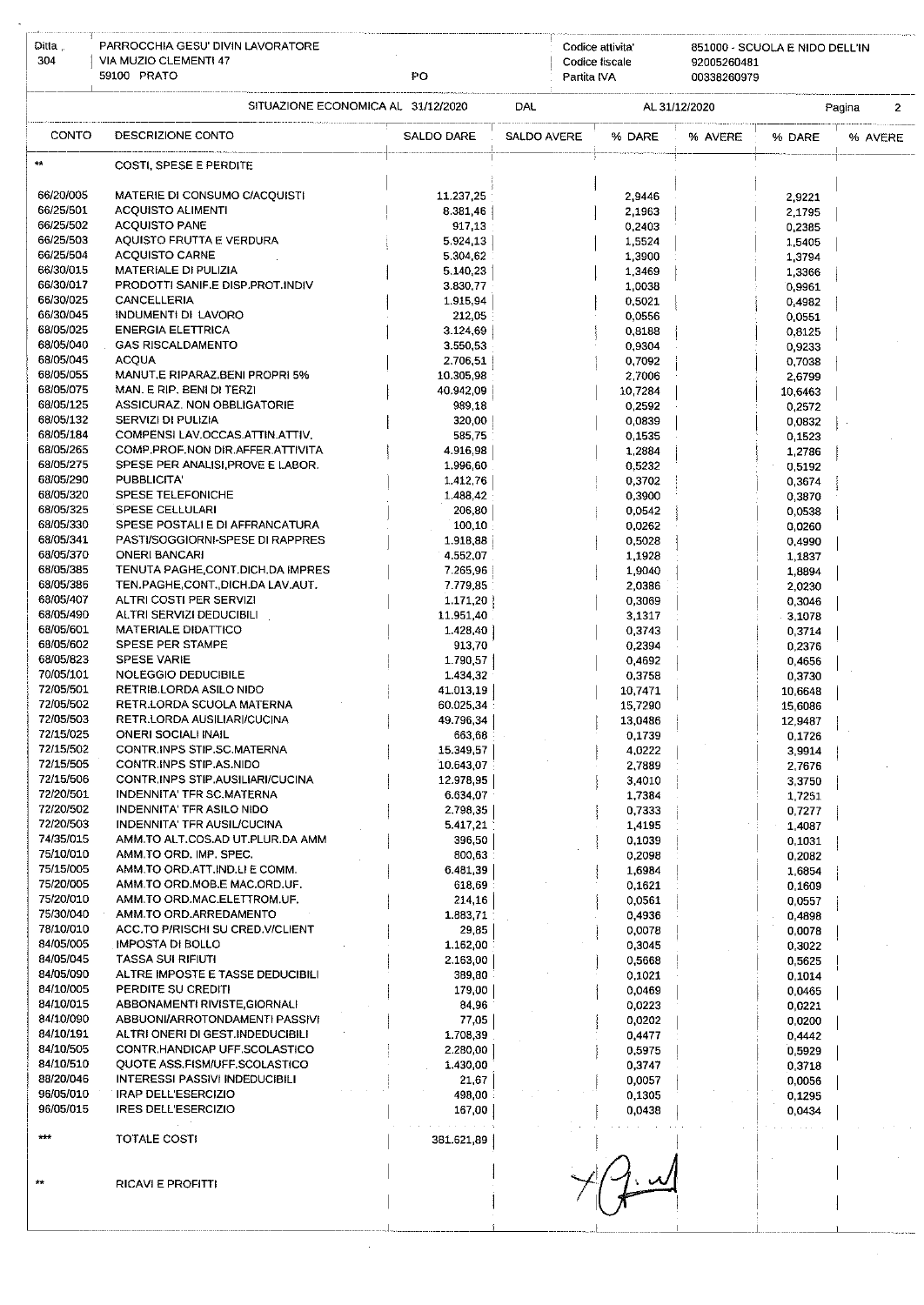| Ditta.<br>304 | PARROCCHIA GESU' DIVIN LAVORATORE<br>VIA MUZIO CLEMENTI 47<br>59100 PRATO | Codice attivita'<br>Codice fiscale<br>Partita IVA | 851000 - SCUOLA E NIDO DELL'IN |        |               |        |             |
|---------------|---------------------------------------------------------------------------|---------------------------------------------------|--------------------------------|--------|---------------|--------|-------------|
|               | SITUAZIONE ECONOMICA AL 31/12/2020                                        |                                                   | DAL                            |        | AL 31/12/2020 |        | Pagina<br>3 |
| CONTO         | DESCRIZIONE CONTO                                                         | <b>SALDO DARE</b>                                 | <b>SALDO AVERE</b>             | % DARE | % AVERE       | % DARE | % AVERE     |
| 58/10/501     | <b>RETTE MATERNA</b>                                                      |                                                   | 94.950,00                      |        | 24 6902       |        | 24,6902     |
| 58/10/502     | <b>RETTE NIDO</b>                                                         |                                                   | 67.909,07                      |        | 17,6587       |        | 17,6587     |
| 58/10/503     | <b>BUONI MENSA</b>                                                        |                                                   | 38.980.00                      |        | 10,1361       |        | 10,1361     |
| 58/10/504     | <b>ISCRIZIONI NIDO</b>                                                    |                                                   | 3.250.82                       |        | 0.8453        |        | 0,8453      |
| 58/10/505     | <b>ISCRIZIONI MATERNA</b>                                                 |                                                   | 16.650.78                      |        | 4,3298        |        | 4.3298      |
| 58/10/506     | <b>ORATORIO</b>                                                           |                                                   | 18.780.00                      |        | 4,8834        |        | 4,8834      |
| 58/10/507     | UFFICIO SCOLASTICO                                                        |                                                   | 1.080.00                       |        | 0,2808        |        | 0,2808      |
| 58/10/508     | RICAVI NIDO COMUNE                                                        |                                                   | 5.688,55                       |        | 1.4792        |        | 1,4792      |
| 58/10/510     | MANTENIMENTO ISCRIZIONE NIDO/MAT                                          |                                                   | 10.417,60                      |        | 2,7089        |        | 2,7089      |
| 58/10/511     | PENALITA' RITIRO BAMBINO MATERNA                                          |                                                   | 3.380,00                       |        | 0.8789        |        | 0,8789      |
| 58/10/512     | <b>CORSO INGLESE INFANZIA</b>                                             |                                                   | 5.633.00                       |        | 1.4648        |        | 1,4648      |
| 64/05/100     | ABBUONI/ARROT. ATTIVI IMP.                                                |                                                   | 28.69                          |        | 0.0075        |        | 0.0075      |
| 64/05/106     | PLUSV, ORDIN, NON RATEIZ IMP.                                             |                                                   | 36.00                          |        | 0,0094        |        | 0.0094      |
| 64/05/115     | SOPRAVVENIENZE ORDINARIE ATTIVE                                           |                                                   | 267 00                         |        | 0,0694        |        | 0.0694      |
| 64/05/150     | <b>OMAGGI DA FORNITORI</b>                                                |                                                   | 8 3 0                          |        | 0.0022        |        | 0,0022      |
| 64/05/155     | PROVENTI PER LIBERALITA'                                                  |                                                   | 750.00                         |        | 0.1950        |        | 0.1950      |
| 64/05/390     | ALTRI RICAVI E PROVENTI VARI                                              |                                                   | 994.56                         |        | 0,2586        |        | 0.2586      |
| 64/05/504     | RIMBORSO DA GENITORI                                                      |                                                   | 265,00                         |        | 0.0689        |        | 0,0689      |
| 64/05/505     | CONTRIBUTO MINISTERO ISTRUZIONE                                           |                                                   | 91.308.04                      |        | 23 7432       |        | 23,7432     |
| 64/05/506     | CONTR.COMUNALE SC MATERNA PARIT.                                          |                                                   | 3.724,80                       |        | 0,9686        |        | 0,9686      |
| 64/05/511     | CONTRIBUTO COMUNE ORATORIO                                                |                                                   | 1.619.86                       |        | 0,4212        |        | 0,4212      |
| 64/05/592     | <b>CONTRIBUTI DA ENTI E ASSOCIATI</b>                                     |                                                   | 15.936.00                      |        | 4.1439        |        | 4.1439      |
| 64/10/050     | CONTR, COVID NON TASS.DL RISTORI                                          |                                                   | 2.098.00                       |        | 0,5456        |        | 0.5456      |
| 64/10/090     | CONTR.C/CRED.D'IMP.NON TASSABILI                                          |                                                   | 805.00                         |        | 0,2093        |        | 0.2093      |
| 87/20/035     | INT ATT.SU DEPOSITI BANCARI                                               |                                                   | 3,87                           |        | 0,0010        |        | 0,0010      |
| $***$         | TOTALE RICAVI                                                             |                                                   | 384,564,94                     |        |               |        |             |
| $****$        | UTILE DI ESERCIZIO                                                        | 2.943,05                                          |                                |        |               |        |             |
| *****         | <b>TOTALE A PAREGGIO</b>                                                  | 384.564,94                                        | 384.564.94                     |        |               |        |             |

 $\hat{\boldsymbol{\beta}}$ 

ł,

 $\mathcal{L}^{\mathcal{A}}$ 

 $\bar{\beta}$ 

 $\hat{\boldsymbol{\beta}}$ 

 $\frac{1}{\sqrt{2}}$ 

 $\frac{1}{2}$ 

 $\epsilon \rightarrow \epsilon$ 

 $\hat{\boldsymbol{\beta}}$ 

 $\bar{z}$ 

 $\hat{\mathcal{A}}$ 

 $\bar{z}$ 

 $\mathcal{P}_{\text{max}}$ 

 $\bar{z}$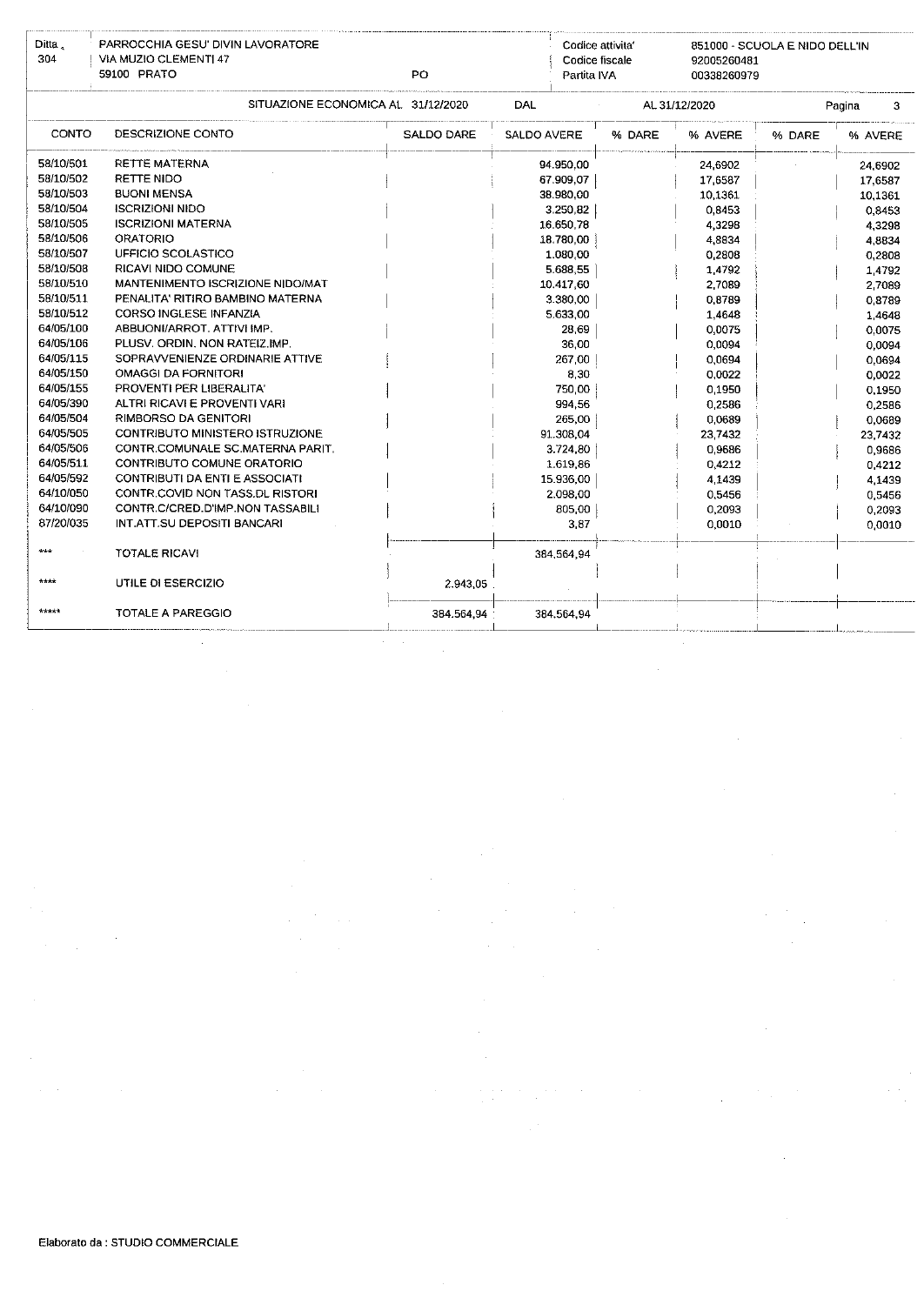| Ditta $\frac{1}{2}$<br>304 | PARROCCHIA GESU' DIVIN LAVORATORE<br>VIA MUZIO CLEMENTI 47<br>59100 PRATO   | PO | Codice attivita<br>Codice fiscale<br>Partita IVA | 92005260481<br>00338260979 | 851000 - SCUOLA E NIDO DELL'IN |                        |
|----------------------------|-----------------------------------------------------------------------------|----|--------------------------------------------------|----------------------------|--------------------------------|------------------------|
|                            | RIDETERMINAZIONE RISULTATO D'ESERCIZIO AI FINI DELLE II DD.                 |    |                                                  |                            |                                | AL 31/12/2020          |
|                            |                                                                             |    |                                                  |                            |                                |                        |
|                            | Utile / Perdita                                                             |    |                                                  |                            | %                              | 2.943,05               |
|                            | VARIAZIONI IN AUMENTO                                                       |    |                                                  |                            |                                |                        |
|                            | Costi non deducibili / Ricavi imponibili                                    |    |                                                  |                            |                                |                        |
| 68/05/320                  | SPESE TELEFONICHE                                                           |    |                                                  | 1.488,42                   | 20,00                          | 297,68                 |
| 68/05/325<br>68/05/341     | <b>SPESE CELLULARI</b><br>PASTI/SOGGIORNI-SPESE DI RAPPRES                  |    |                                                  | 206,80<br>1.918,88         | 20,00<br>25,00                 | 41,36<br>479,72        |
| 84/10/191                  | ALTRI ONERI DI GEST.INDEDUCIBILI                                            |    |                                                  | 1.708,39                   | 100,00                         | 1,708,39               |
| 88/20/046<br>96/05/010     | <b>INTERESSI PASSIVI INDEDUCIBILI</b><br><b>IRAP DELL'ESERCIZIO</b>         |    |                                                  | 21,67                      | 100,00                         | 21,67                  |
| 96/05/015                  | <b>IRES DELL'ESERCIZIO</b>                                                  |    |                                                  | 498,00<br>167,00           | 100,00<br>100,00               | 498,00<br>167,00       |
| $***$                      | Tot. Costi non deducib./ Ricavi imponib.                                    |    |                                                  |                            |                                | 3.213,82               |
| ***                        | Totale variazioni in aumento                                                |    |                                                  |                            |                                | 3,213,82               |
|                            |                                                                             |    |                                                  |                            |                                |                        |
|                            | VARIAZIONI IN DIMINUZIONE                                                   |    |                                                  |                            |                                |                        |
|                            |                                                                             |    |                                                  |                            |                                |                        |
|                            |                                                                             |    |                                                  |                            |                                |                        |
|                            | Super ammortamento                                                          |    |                                                  |                            |                                | 1.406,06               |
|                            |                                                                             |    |                                                  |                            |                                |                        |
| 64/10/050                  | Ricavi non imponibili / Costi deducibili<br>CONTR.COVID NON TASS.DL RISTORI |    |                                                  | 2.098,00                   | 100,00                         | 2.098,00               |
| 64/10/090                  | CONTR.C/CRED.D'IMP.NON TASSABILI                                            |    |                                                  | 805,00                     | 100,00                         | 805,00                 |
| $+ + +$                    | Tot. Ricavi non imponib./ Costi deducib.                                    |    |                                                  |                            |                                | 2.903,00               |
| $+ + +$                    | Totale variazioni in diminuzione                                            |    |                                                  |                            |                                | 4.309,06               |
|                            | Reddito imponibile ai fini delle II.DD.                                     |    |                                                  |                            |                                | 1.847,81               |
|                            | RIDETERMINAZIONE RISULTATO D'ESERCIZIO AI FINI I.R.A.P.                     |    |                                                  |                            |                                | AL 31/12/2020          |
|                            |                                                                             |    |                                                  |                            |                                |                        |
|                            | Utile / Perdita                                                             |    |                                                  |                            | %                              | 2.943,05               |
|                            | VARIAZIONI IN AUMENTO                                                       |    |                                                  |                            |                                |                        |
|                            | Rettifiche costi                                                            |    |                                                  |                            |                                |                        |
| 68/05/184                  | COMPENSI LAV.OCCAS.ATTIN.ATTIV.                                             |    |                                                  | 585,75                     | 100,00                         | 585,75                 |
| 72/05/501<br>72/05/502     | RETRIB.LORDA ASILO NIDO<br>RETR.LORDA SCUOLA MATERNA                        |    |                                                  | 41.013,19                  | 100,00                         | 41.013,19              |
| 72/05/503                  | RETR.LORDA AUSILIARI/CUCINA                                                 |    |                                                  | 60.025,34<br>49.796,34     | 100,00<br>100,00               | 60.025,34<br>49.796,34 |
| 72/15/502                  | CONTR.INPS STIP SC.MATERNA                                                  |    |                                                  | 15.349,57                  | 100,00                         | 15.349,57              |
| 72/15/505<br>72/15/506     | CONTR.INPS STIP.AS.NIDO<br>CONTR.INPS STIP.AUSILIARI/CUCINA                 |    |                                                  | 10.643,07                  | 100,00                         | 10.643,07              |
| 72/20/501                  | <b>INDENNITA' TFR SC.MATERNA</b>                                            |    |                                                  | 12.978,95<br>6.634,07      | 100,00<br>100,00               | 12.978,95<br>6.634,07  |
| 72/20/502                  | INDENNITA' TFR ASILO NIDO                                                   |    |                                                  | 2.798,35                   | 100,00                         | 2.798,35               |
| 72/20/503                  | INDENNITA' TFR AUSIL/CUCINA                                                 |    |                                                  | 5.417,21                   | 100,00                         | 5.417,21               |
| 78/10/010<br>84/10/005     | ACC.TO P/RISCHI SU CRED.V/CLIENT<br>PERDITE SU CREDITI                      |    |                                                  | 29,85<br>179,00            | 100,00<br>100,00               | 29,85<br>179,00        |
| 88/20/046                  | <b>INTERESSI PASSIVI INDEDUCIBILI</b>                                       |    |                                                  | 21,67                      | 100,00                         | 21,67                  |
| 96/05/010                  | <b>IRAP DELL'ESERCIZIO</b>                                                  |    |                                                  | 498,00                     | 100,00                         | 498,00                 |
| 96/05/015<br>$***$         | <b>IRES DELL'ESERCIZIO</b><br>Totale rettifiche costi                       |    |                                                  | 167,00                     | 100,00                         | 167,00<br>206.137,36   |
|                            |                                                                             |    |                                                  |                            |                                |                        |
| $***$                      | Totale variazioni in aumento                                                |    |                                                  |                            |                                | 206.137,36             |
|                            |                                                                             |    |                                                  |                            |                                |                        |
|                            | VARIAZIONI IN DIMINUZIONE                                                   |    |                                                  |                            |                                |                        |
|                            | Rettifiche ricavi                                                           |    |                                                  |                            |                                |                        |
| 64/10/050                  | CONTR.COVID NON TASS.DL RISTORI                                             |    |                                                  | 2.098,00                   | 100,00                         | 2.098,00               |
| 64/10/090<br>87/20/035     | CONTR.C/CRED.D'IMP.NON TASSABILI<br>INT.ATT.SU DEPOSITI BANCARI             |    |                                                  | 805,00<br>3,87             | 100,00<br>100,00               | 805,00                 |
| ***                        | Totale rettifiche ricavi                                                    |    |                                                  |                            |                                | 3,87<br>2.906,87       |
| $***$                      | Totale variazioni in diminuzione                                            |    |                                                  |                            |                                |                        |
|                            |                                                                             |    |                                                  |                            |                                | 2.906,87               |
|                            | Reddito imponibile ai fini I.R.A.P.                                         |    |                                                  |                            |                                | 206.173,54             |
|                            |                                                                             |    |                                                  |                            |                                |                        |
|                            |                                                                             |    |                                                  |                            |                                |                        |
|                            |                                                                             |    |                                                  |                            |                                |                        |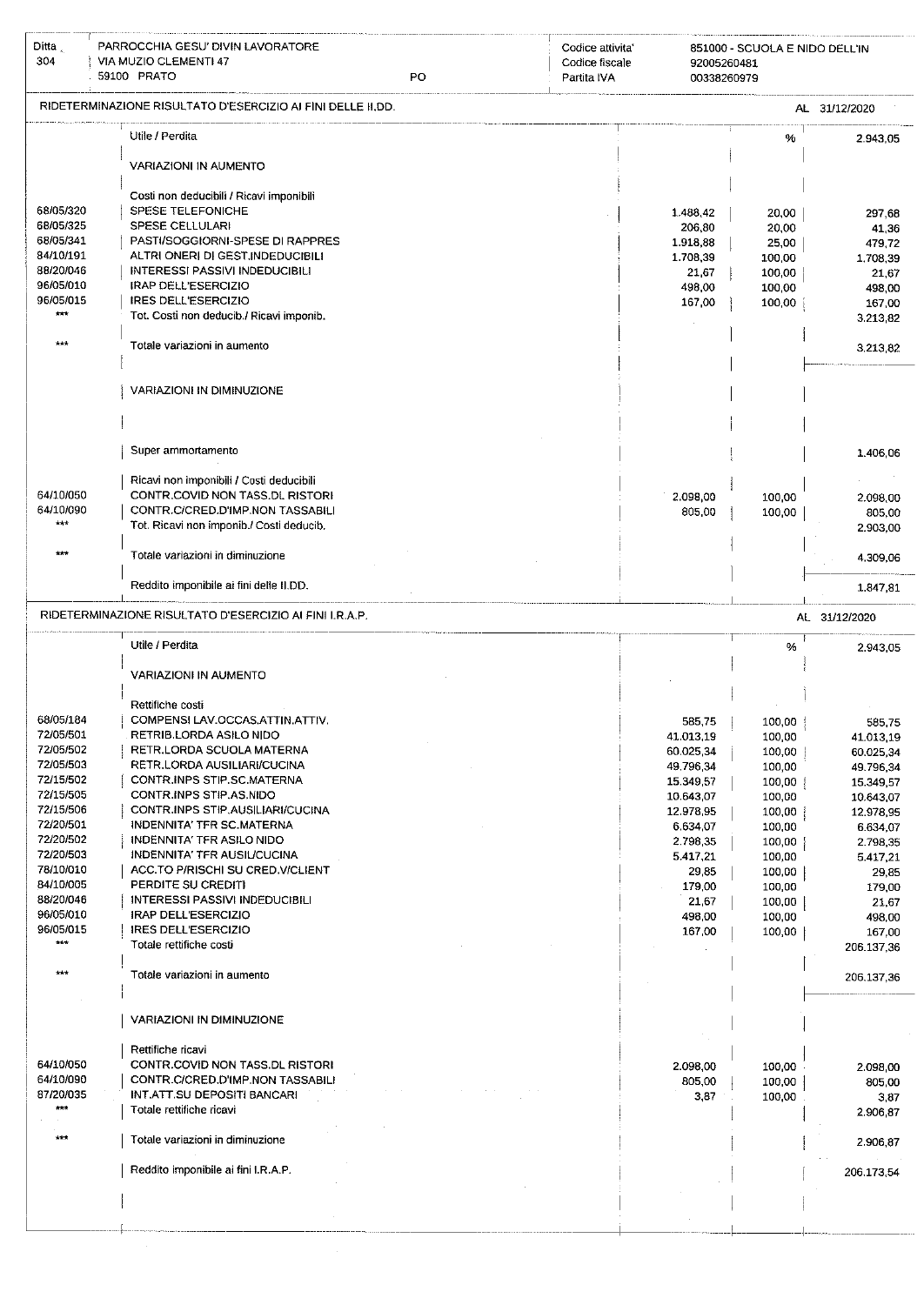

Scuola dell'Infanzia Paritaria "Maria Immacolata" Asilo Nido Accreditato "Nuova Vita" Via M. Clementi, 47 - Tel. 0574 38327 - Fax 0574 445963 - 59100 Prato E-mail: eligfr@tin.it



| PERSONALE IN ORGANICO NIDO d'INFANZIA e<br><b>SCUOLA dell'INFANZIA</b><br>A.S. 2020-2021 |                                                                                   |                                                 |  |
|------------------------------------------------------------------------------------------|-----------------------------------------------------------------------------------|-------------------------------------------------|--|
| <b>EDUCATRICI:</b>                                                                       | Giulia                                                                            | <b>CORTI</b><br><b>Veronica VIZZINO</b>         |  |
|                                                                                          | Giulia                                                                            | Pamela DI MARCO/PUGI CAROLINA<br><b>MONTONI</b> |  |
| <b>INSEGNANTI:</b>                                                                       | Cristina BENELLI<br>Monica NARDI<br>Aurora LENZI<br>Alba LENOCI                   | Angela CROCETTI                                 |  |
| <b>AUSILIARIO:</b>                                                                       | <b>Valentina PACINI</b><br><b>Rebecca FIESOLI</b><br>Moreno GETTI<br>Teresa BASTO | Paola CAMPERA                                   |  |
| <b>ESECUTIVO:</b>                                                                        | <b>Adriana</b><br>Marta                                                           | <b>GETTI</b><br><b>CORTI</b>                    |  |
| <b>ENTE GESTORE:</b><br>Parrocchia GESU' DIVIN LAVORATORE                                |                                                                                   |                                                 |  |
| Via G. Donizetti, 62 Prato<br><b>LEGALE RAPPRESENTANTE:</b><br>padre Giovanni GIANNALIA  |                                                                                   |                                                 |  |
| DIREZIONE/FUNZIONAMENTO: Gloria COLZI                                                    |                                                                                   |                                                 |  |
| REFERENTE AMMINISTRATIVO: Gabriella MELIGHETTI                                           |                                                                                   |                                                 |  |